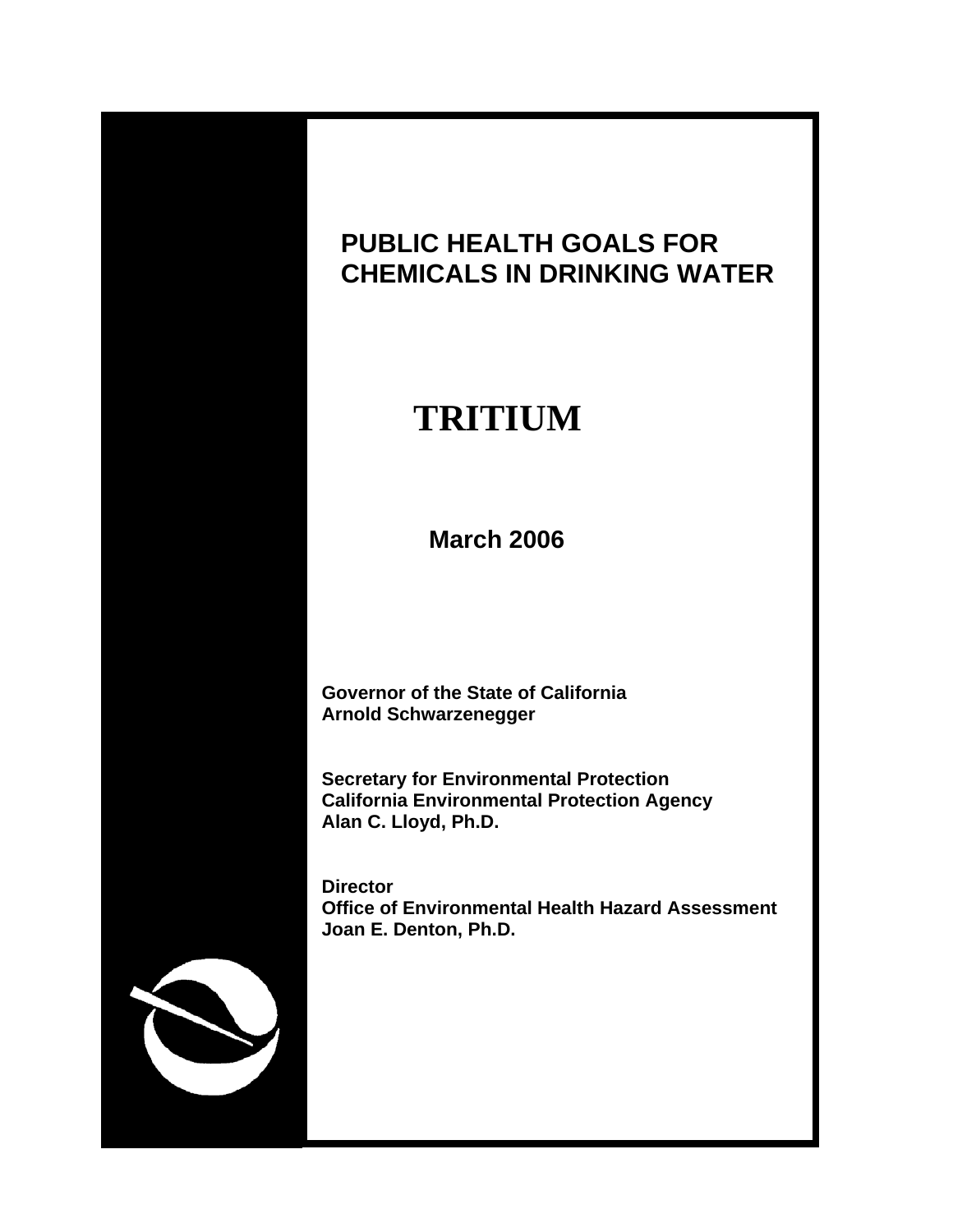# **Public Health Goal for TRITIUM in Drinking Water**

**Prepared by** 

**Office of Environmental Health Hazard Assessment California Environmental Protection Agency** 

**Pesticide and Environmental Toxicology Branch Anna M. Fan, Ph.D., Chief** 

**Deputy Director for Scientific Affairs** 

**George V. Alexeeff, Ph.D.** 

**March 2006**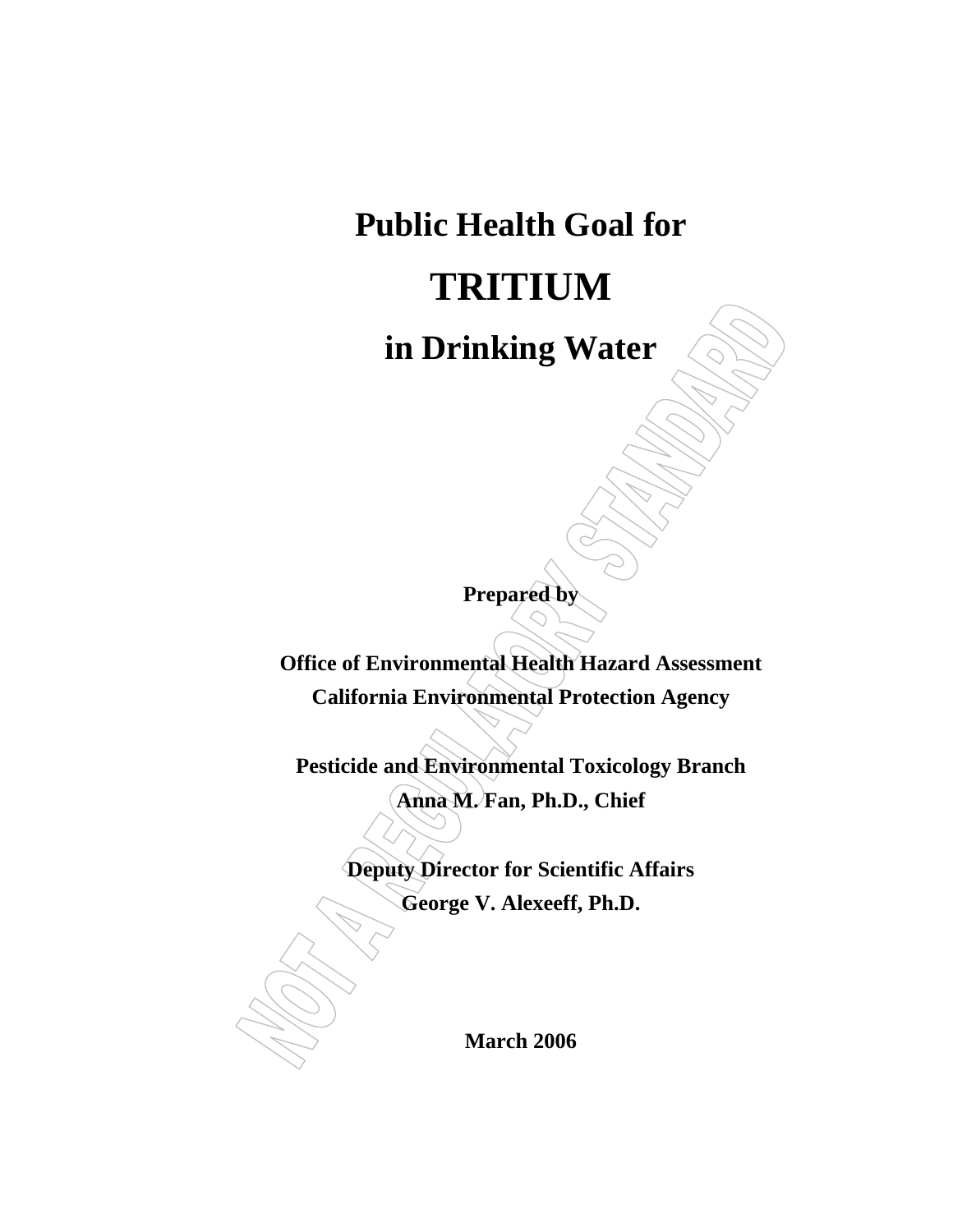# **LIST OF CONTRIBUTORS**

#### <span id="page-2-0"></span>**PHG PROJECT MANAGEMENT**

#### **REPORT PREPARATION**

#### **SUPPORT**

*Project Director* Anna Fan, Ph.D.

*PHG Program Leader* Robert Howd, Ph.D.

*Comment Coordinator*  Catherine Caraway, B.S.

*Revisions/Responses* Robert Howd, Ph.D.

*Author* Lubow Jowa, Ph.D.

*Primary Reviewers* Brian Endlich, Ph.D. Charles Vidair, Ph.D.

*Final Reviewers* Anna Fan, Ph.D. George Alexeeff, Ph.D. Robert Howd, Ph.D.

*Administrative Support* Genevieve Vivar Sharon Davis Hermelinda Jimenez

*Library Support* Charleen Kubota, M.L.S.

> *Web site Posting* Laurie Monserrat

The contributions of S. Cohen and Associates, McLean, VA, to development of this document, under contract with the State of California, are gratefully acknowledged.

We thank the U.S. Environmental Protection Agency (Office of Water; National Center for Environmental Assessment) and the faculty members of the University of California with whom the Office of Environmental Health Hazard Assessment contracted through the University of California Office of the President for their peer reviews of the public health goal documents, and gratefully acknowledge the comments received from all interested parties.

**TRITIUM in Drinking Water California Public Health Goal** iii **March 2006**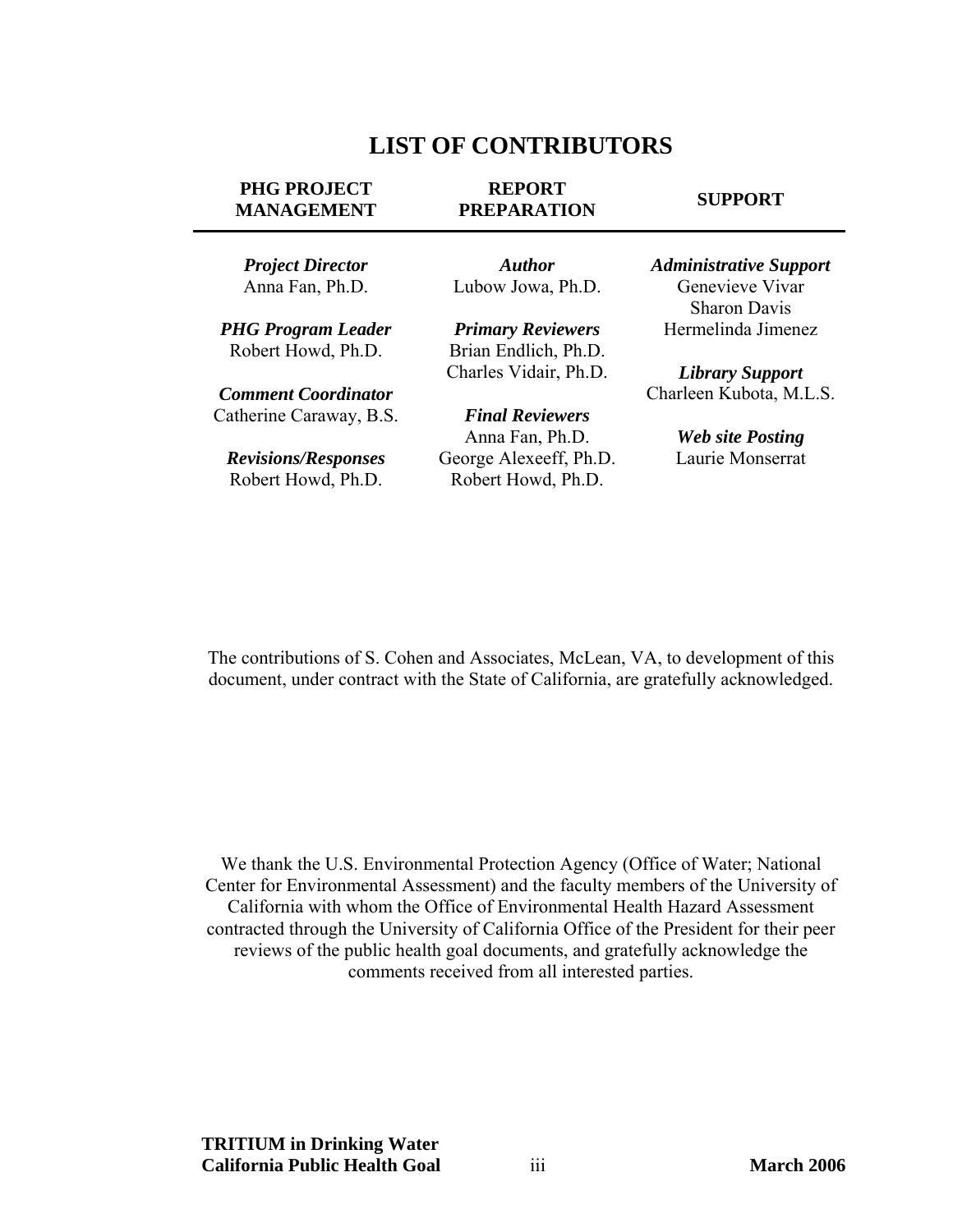# **PREFACE**

# <span id="page-3-0"></span>**Drinking Water Public Health Goal Pesticide and Environmental Toxicology Branch Office of Environmental Health Hazard Assessment California Environmental Protection Agency**

This Public Health Goal (PHG) technical support document provides information on health effects from contaminants in drinking water. PHGs are developed for chemical contaminants based on the best available toxicological data in the scientific literature. These documents and the analyses contained in them provide estimates of the levels of contaminants in drinking water that would pose no significant health risk to individuals consuming the water on a daily basis over a lifetime.

The California Safe Drinking Water Act of 1996 (Health and Safety Code, Section 116365) requires the Office of Environmental Health Hazard Assessment (OEHHA) to perform risk assessments and adopt PHGs for contaminants in drinking water based exclusively on public health considerations. The Act requires that PHGs be set in accordance with the following criteria:

- 1. PHGs for acutely toxic substances shall be set at levels at which no known or anticipated adverse effects on health will occur, with an adequate margin of safety.
- 2. PHGs for carcinogens or other substances that may cause chronic disease shall be based solely on health effects and shall be set at levels that OEHHA has determined do not pose any significant risk to health.
- 3. To the extent the information is available, OEHHA shall consider possible synergistic effects resulting from exposure to two or more contaminants.
- 4. OEHHA shall consider potential adverse effects on members of subgroups that comprise a meaningful proportion of the population, including but not limited to infants, children, pregnant women, the elderly, and individuals with a history of serious illness.
- 5. OEHHA shall consider the contaminant exposure and body burden levels that alter physiological function or structure in a manner that may significantly increase the risk of illness.
- 6. OEHHA shall consider additive effects of exposure to contaminants in media other than drinking water, including food and air, and the resulting body burden.
- 7. In risk assessments that involve infants and children, OEHHA shall specifically assess exposure patterns, special susceptibility, multiple contaminants with toxic mechanisms in common, and the interactions of such contaminants.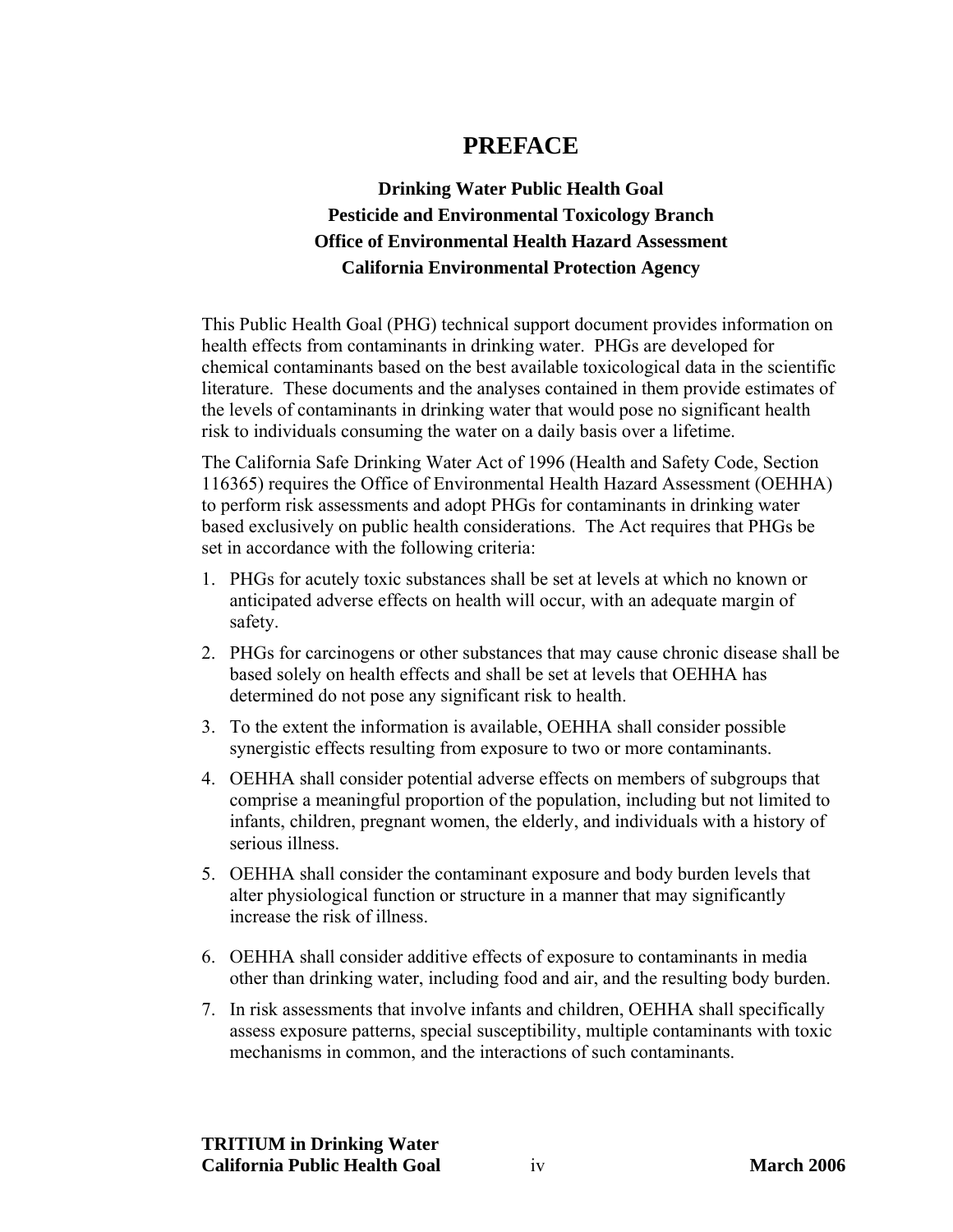- 8. In cases of insufficient data for OEHHA to determine a level that creates no significant risk, OEHHA shall set the PHG at a level that is protective of public health with an adequate margin of safety.
- 9. In cases where scientific evidence demonstrates that a safe dose response threshold for a contaminant exists, then the PHG should be set at that threshold.
- 10. The PHG may be set at zero if necessary to satisfy the requirements listed above in items seven and eight.
- 11. PHGs adopted by OEHHA shall be reviewed at least once every five years and revised as necessary based on the availability of new scientific data.

PHGs adopted by OEHHA are for use by the California Department of Health Services (DHS) in establishing primary drinking water standards (State Maximum Contaminant Levels, or MCLs). Whereas PHGs are to be based solely on scientific and public health considerations without regard to economic cost considerations or technical feasibility, drinking water standards adopted by DHS are to consider economic factors and technical feasibility. Each primary drinking water standard adopted by DHS shall be set at a level that is as close as feasible to the corresponding PHG, placing emphasis on the protection of public health. PHGs established by OEHHA are not regulatory in nature and represent only non-mandatory goals. By state and federal law, MCLs established by DHS must be at least as stringent as the federal MCL, if one exists.

PHG documents are used to provide technical assistance to DHS, and they are also informative reference materials for federal, state and local public health officials and the public. While the PHGs are calculated for single chemicals only, they may, if the information is available, address hazards associated with the interactions of contaminants in mixtures. Further, PHGs are derived for drinking water only and are not intended to be utilized as target levels for the contamination of other environmental media.

Additional information on PHGs can be obtained at the OEHHA Web site at <www.oehha.ca.gov.>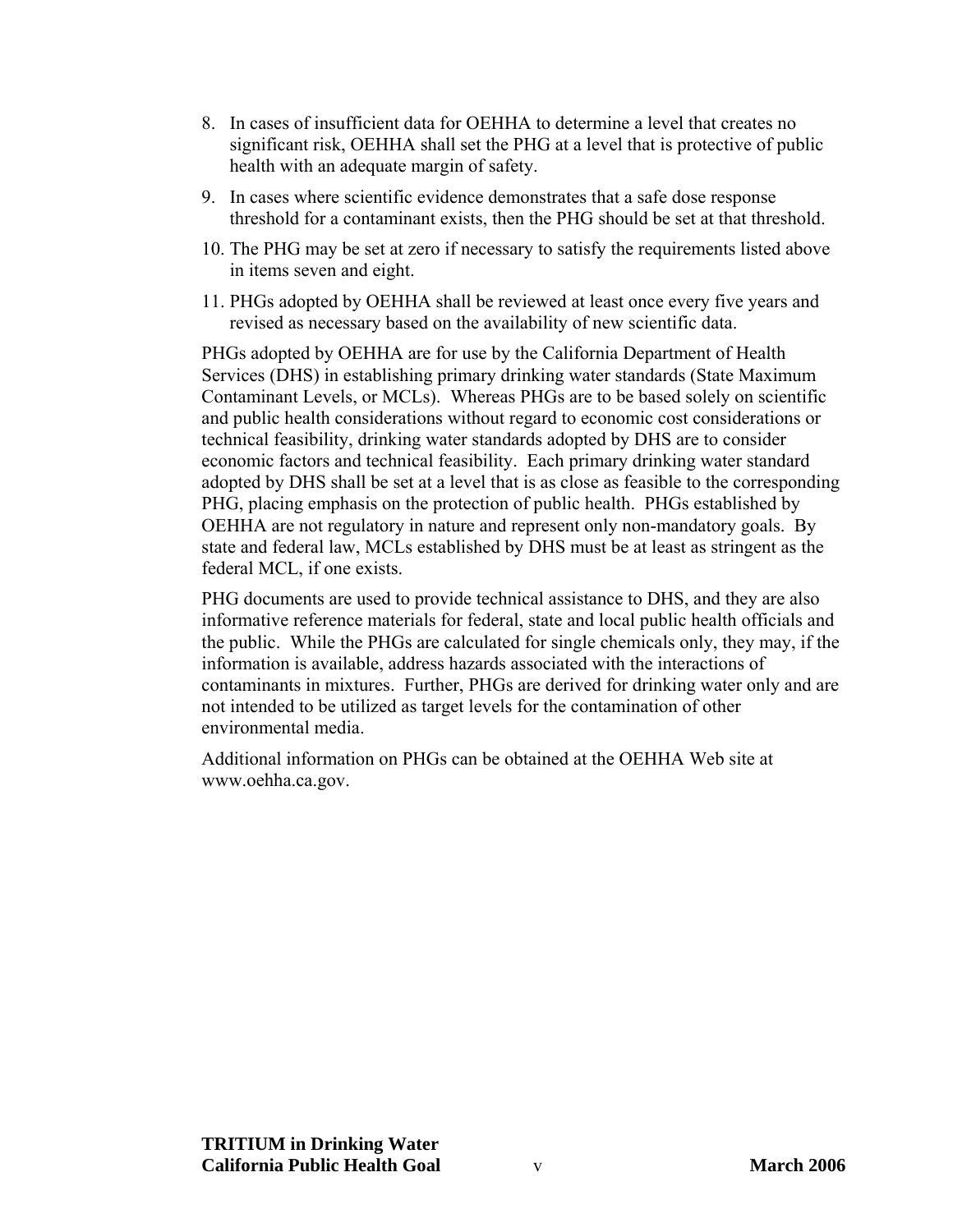# **TABLE OF CONTENTS**

<span id="page-5-0"></span>

| PUBLIC HEALTH GOAL FOR TRITIUM (H-3) IN DRINKING WATER 1 |
|----------------------------------------------------------|
|                                                          |
|                                                          |
|                                                          |
|                                                          |
|                                                          |
|                                                          |
|                                                          |
|                                                          |
|                                                          |
|                                                          |
|                                                          |
|                                                          |
|                                                          |
|                                                          |
|                                                          |
|                                                          |
|                                                          |
|                                                          |
|                                                          |
|                                                          |
|                                                          |
|                                                          |
|                                                          |
|                                                          |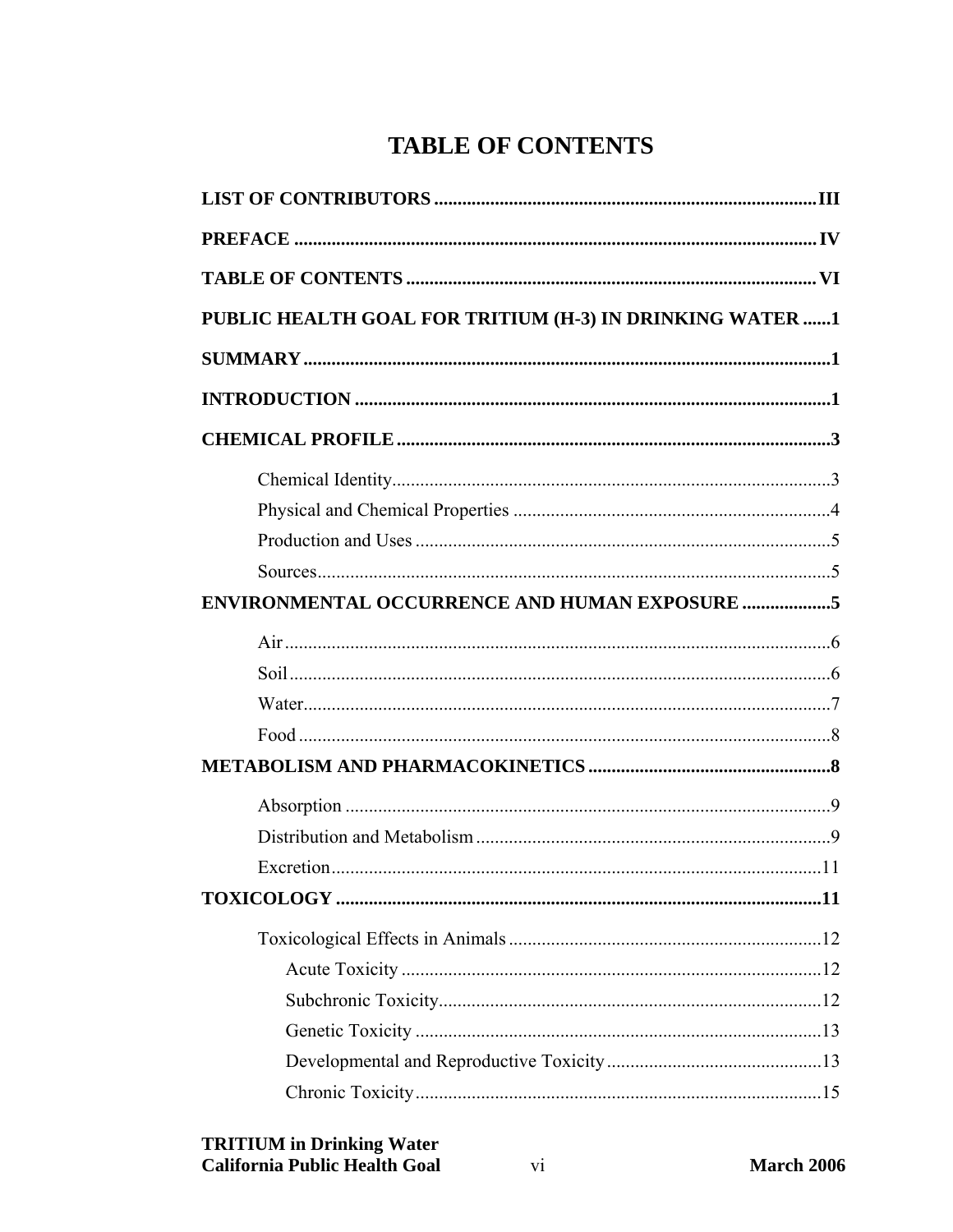| .22 |
|-----|
|     |
| .24 |
| .26 |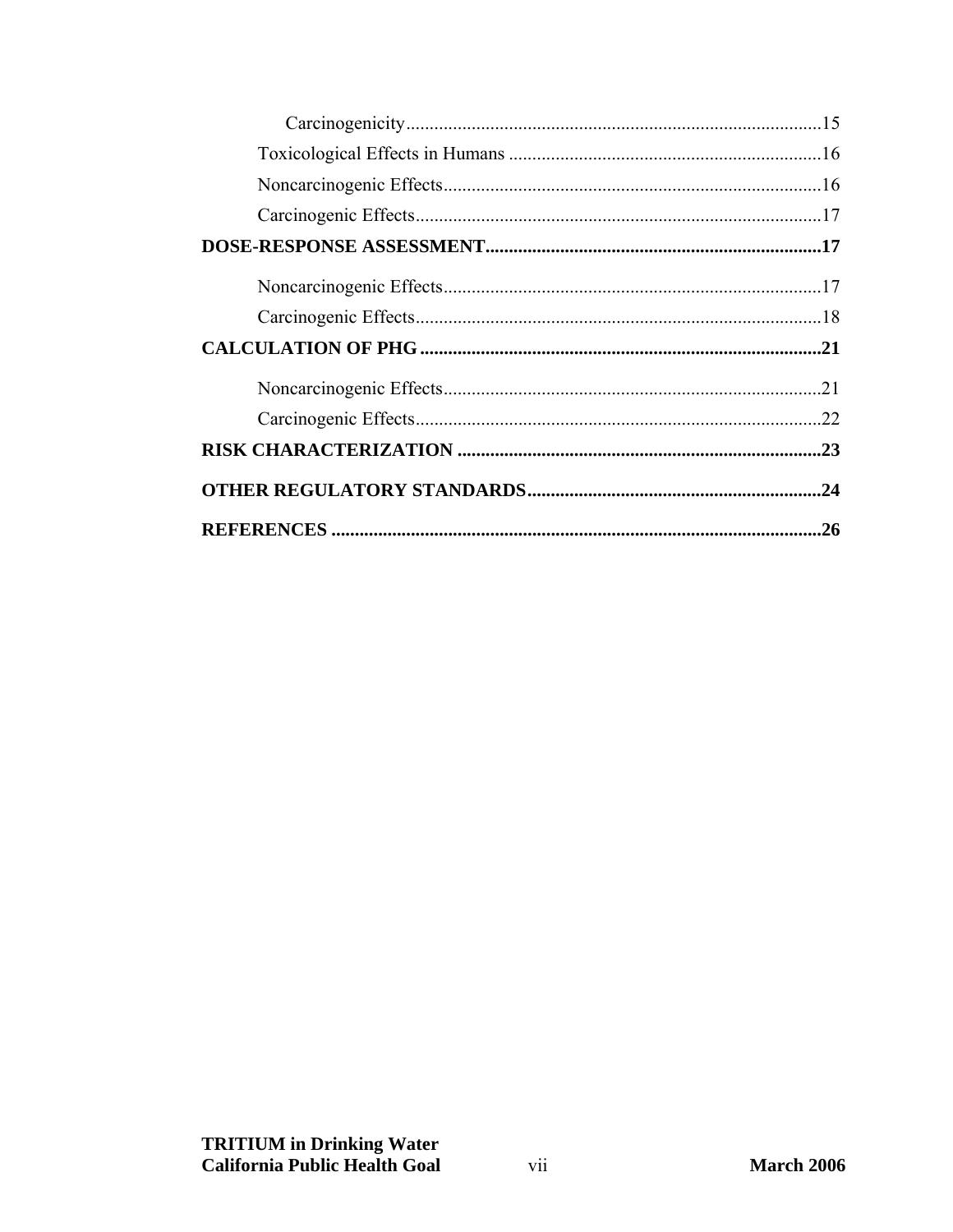# **PUBLIC HEALTH GOAL FOR TRITIUM (H-3) IN DRINKING WATER**

#### <span id="page-7-0"></span>**SUMMARY**

The Office of Environmental Health Hazard Assessment (OEHHA) hereby establishes a Public Health Goal (PHG) of 400 pCi/L for tritium in drinking water. Tritium is a radioactive compound that decays to produce beta particle emissions, with a half-life of 12.35 years. The PHG is based on the known carcinogenic effects of radiation observed in humans. In 1999, the U.S. Environmental Protection Agency (U.S. EPA) published "Cancer Risk Coefficients for Environmental Exposure to Radionuclides: Federal Guidance Report 13" on the relative risks of radioactive substances to humans, specifically to provide technical guidance to federal and state risk assessors. This report provides tabulated risk coefficients based on state-of-the-art methods and models that take into account many factors, including age, gender, and competing causes of death, and can identify risks from water ingestion alone. The estimation of the risk coefficient assumes the linear no-threshold model and is especially appropriate for estimating cancer risks at low levels of exposure to radionuclides like tritium. OEHHA followed general risk assessment practices, and used risk coefficients recommended in Federal Guidance Report 13 to estimate health-protective levels for tritium. The calculation of the PHG level applies the risk coefficient for tritium to a lifetime of exposure to 2 L/day of water and incorporates a *de minimis* excess individual cancer risk level of 10-6 (one in one million) from exposure to tritium to estimate the health-protective value of 400 pCi/L. Lifetime risks of  $10^{-4}$  and  $10^{-5}$  would correspond to tritium activity levels of 40,000 pCi/L and 4,000 pCi/L, respectively.

A non-cancer public-health protective concentration was estimated, based on changes in lifespan and hematopoietic tissues in chronic mouse studies cited in Balonov *et al.* (1993). Using a combined uncertainty factor (UF) of 100, which includes factors of 10 for intra- and interspecies extrapolation, a health-protective concentration for children is estimated to be 6 x  $10^7$  pCi/L, and for adults is estimated to be 2.1 x  $10^8$  pCi/L. Because these levels are much higher than the risk estimates based on potential cancer effects, a health-protective concentration based on cancer effects is assumed to protect against all non-cancer health effects. This concentration is also judged to be health-protective for all groups, including potential sensitive subpopulations.

The federal maximum contaminant level (MCL) for tritium in drinking water is 20,000 pCi/L, based on a radiation exposure level judged to be acceptable of one mrem/yr for this specific contaminant. The California MCL is also 20,000 pCi/L.

#### **INTRODUCTION**

This PHG technical support document provides information on health effects from tritium  $(^{3}H)$  in drinking water. PHGs are developed for contaminants based on the best available toxicological data in the scientific literature. These documents and the analyses

#### **TRITIUM in Drinking Water California Public Health Goal** 1 **March 2006**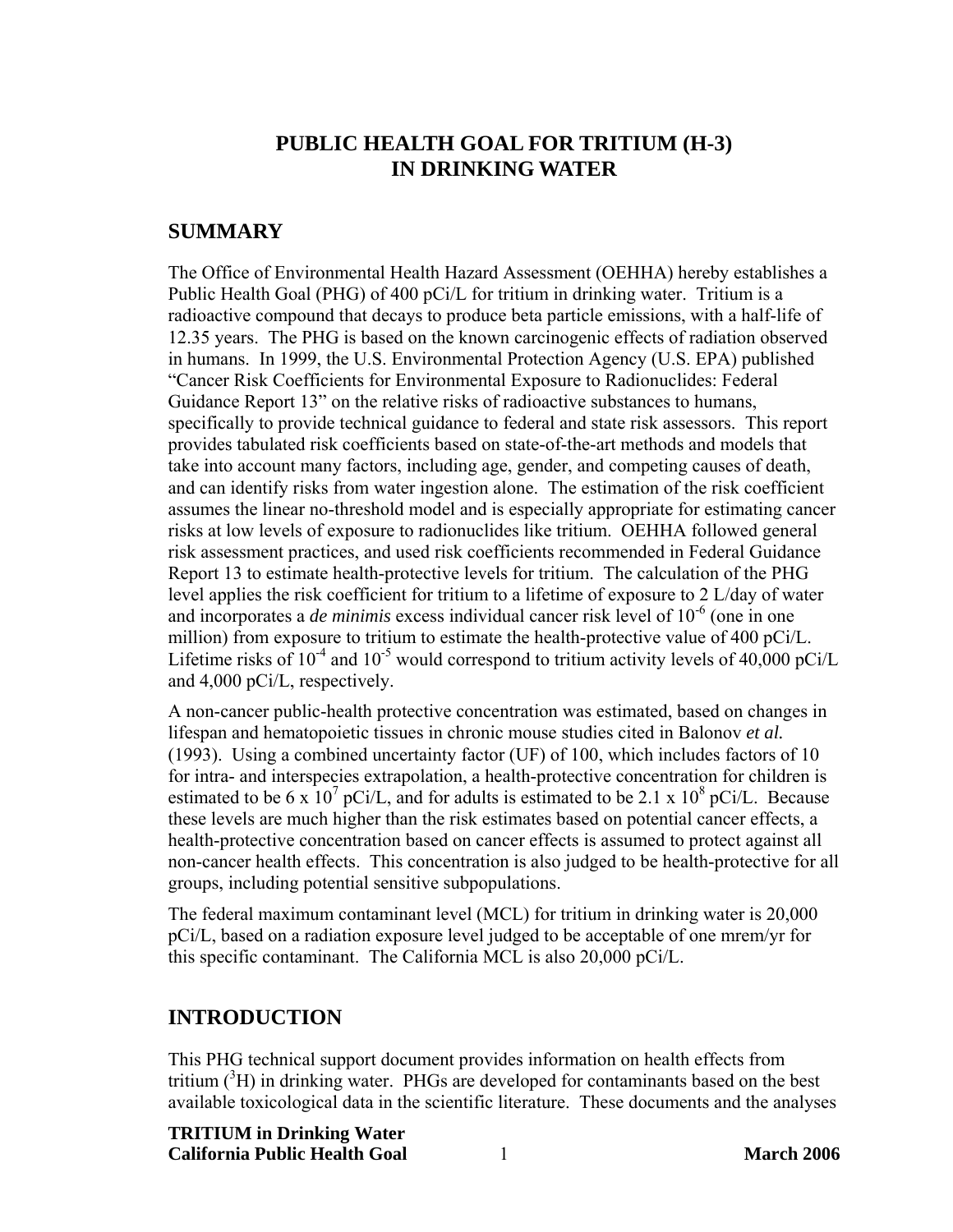contained in them can be used to provide estimates of the levels of contaminants in drinking water that would pose no significant health risk to individuals consuming the water on a daily basis over a lifetime.

Elements that contain unstable nuclei are said to be radioactive or are called radionuclides. To achieve a more stable energy state, radioactive nuclei or radionuclides spontaneously emit one or more alpha or beta particles, followed in some cases by the emission of x-or gamma rays. An alpha particle is defined as a positively charged particle consisting of two protons and two neutrons. A beta particle is either a negatively charged negatron/electron or a positively charged particle (positron). Gamma rays are high energy, short-wavelength electromagnetic radiation. Radioactive emissions are measured by an activity unit called a curie (Ci), representing  $3.7x10^{10}$  disintegrations per second. For drinking water, the common representation of activity is the picocurie (pCi), which is equal to  $10^{-12}$  Ci. Another representation of radioactivity is the becquerel (Bq), which is one disintegration per second.

When radioactive atoms release their energy either through particles or electromagnetic radiation (photons), these in turn interact with other atoms or matter, particularly to knock out electrons from their orbits around the nucleus. This process is defined as ionizing radiation. Ionizing radiation is a particular concern for living tissues as it could lead to changes in important constituents of the cell including DNA, and result in changes in structure and function of the cells or organ systems. Understanding the potential for ionizing radiation to effect changes to cells and tissues requires knowing how much energy is deposited in the tissues as a result of these emissions. This concept is referred to as the absorbed dose and is represented by units of rad (radiation absorbed dose), which is the amount of energy (in ergs) deposited in one gram of matter or tissue. In International Units, grays (Gy) are used for characterizing absorbed dose, representing one joule/kg of energy deposited and is equivalent to 100 rads.

However, the radiation particles or energy types differ in their ability to affect tissues, and thus an adjustment or quality factor can be used to compensate for the differences. For example an alpha particle deposits its energy in a short range and rarely can penetrate the surface layers of tissues, while beta particle and gamma radiation deposit their energies over a greater range. The rem (roentgen equivalent man) unit accounts for the difference in the type of radiation by multiplying the absorbed dose in rads by a quality factor, and can also be represented as sieverts (Sv), equaling 100 rems. Another finetuning of the absorbed dose is to adjust for the different types of organs affected by radioactive emissions; this is referred to as rem-ede (effective dose-equivalent).

The radionuclide, tritium, is a naturally occurring radioactive isotope of hydrogen. At the atomic level, it consists of one proton and one electron (the basic structure of hydrogen), plus two neutrons. Tritium is ubiquitous in the environment because it is formed by cosmic radiation impinging on the atmosphere, resulting in a small amount of tritium in most environmental media including drinking water. It is also formed during the process of nuclear fission, which occurs in a nuclear reactor or an atomic explosion. Tritium decays with a half-life of 12.35 years to helium  $({}^{3}He)$  and emits a beta particle in the decay process. Tritium was introduced into the atmosphere worldwide from the testing of nuclear weapons, although its levels have decreased greatly since the end of

**TRITIUM in Drinking Water California Public Health Goal** 2 **March 2006**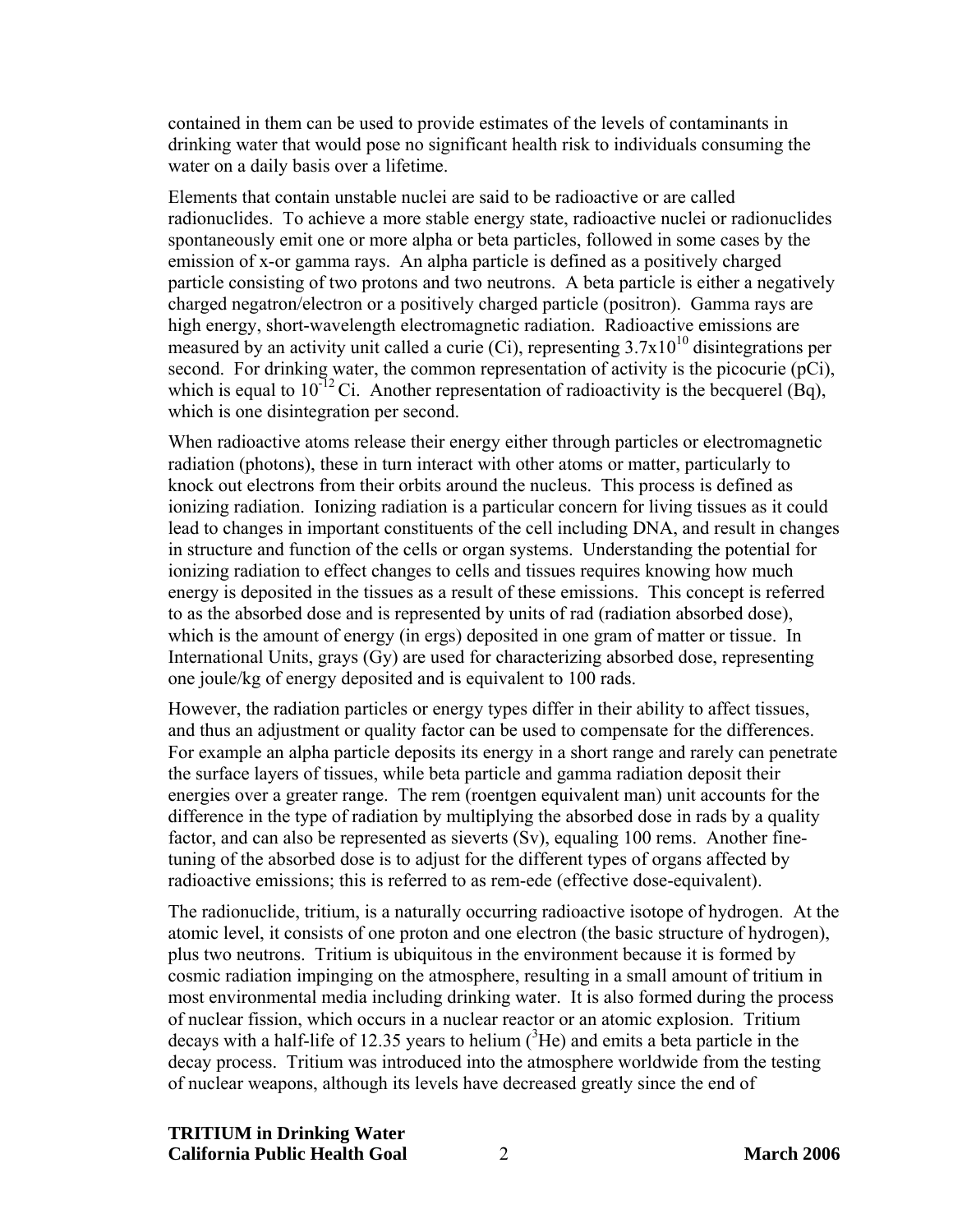<span id="page-9-0"></span>atmospheric testing by the U.S., Great Britain, and the USSR in 1963, by France in 1974, and by China in 1980.

The federal government has regulated the levels of tritium in community water supplies since the mid-1970s. The U.S. EPA promulgated MCLs for tritium and other radionuclides in community water supplies in their 1976 National Interim Primary Drinking Water Regulation. For most of the beta/photon radionuclides, the MCL was defined as the concentration in water that yielded 4 mrem/year to the total body or any given internal organ. For tritium the U.S. EPA set a separate MCL of 20,000 pCi/L (740 Bq/L) which yields 1 mrem/year to the total body.

In 1991, the U.S. EPA proposed new MCLs for all beta/photon emitters based on newer dosimetry. They based the MCLs on a 4 mrem/year effective dose equivalent (ede). The proposed rule was never implemented.

In 2000, the U.S. EPA finalized their rule for drinking water. For tritium the MCL remains at 20,000 pCi/L because updated dosimetry and risk levels yielded similar concentrations. This MCL is planned to be reviewed in the next 2 to 3 years for risk management issues. The California MCL for tritium is also 20,000 pCi/L (CCR, 2002). Other agencies have developed health protective levels for tritium.

Other agencies have developed differing health protective levels for radionuclides and provide equivocal guidance for setting a tritium PHG. For example, the International Commission on Radiological Protection has recommended a *de minimis* public radiation exposure of 1 mrem/year per source (ICRP, 1999), which is approximately equivalent to a lifetime cancer risk of 5x10-5. OEHHA has chosen to use a *de minimis* cancer risk level of  $10^{-6}$  for setting PHGs for all nonthreshold carcinogens, while U.S. EPA uses a value of zero for the comparable federal guidelines, the MCLGs. The purpose of this document is to review the toxicity of tritium and to derive an appropriate health-protective PHG for tritium in drinking water.

# **CHEMICAL PROFILE**

## *Chemical Identity*

Tritium (H-3) is both a naturally-occurring and man-made radioactive isotope of hydrogen, consisting of a nucleus containing one proton and 2 neutrons plus an orbital electron, for a combined atomic weight of three. The most common form of hydrogen, with an atomic weight of 1.0, is also known as protium; the form with one neutron, with an atomic weight of 2.0, is known as deuterium. Tritium decays with a half-life of 12.35 years to helium-3 (which contains two protons, two electrons, and one neutron, and also has an atomic weight of 3.0). Tritium emits a beta particle (an energetic electron) plus a neutrino in the decay process. The energy of the tritium-emitted beta particles (maximum, 0.018 MeV) is quite weak, compared to the range of beta particle energies  $(32P)$  maximum, 1.7 MeV), but is sufficient to produce ionizations and excitations of molecules in their path. The average range of these beta particles in water is less than 1 μm (NCRP, 1979). Because of the low energy and short range of the beta particles,

#### **TRITIUM in Drinking Water California Public Health Goal** 3 **March 2006**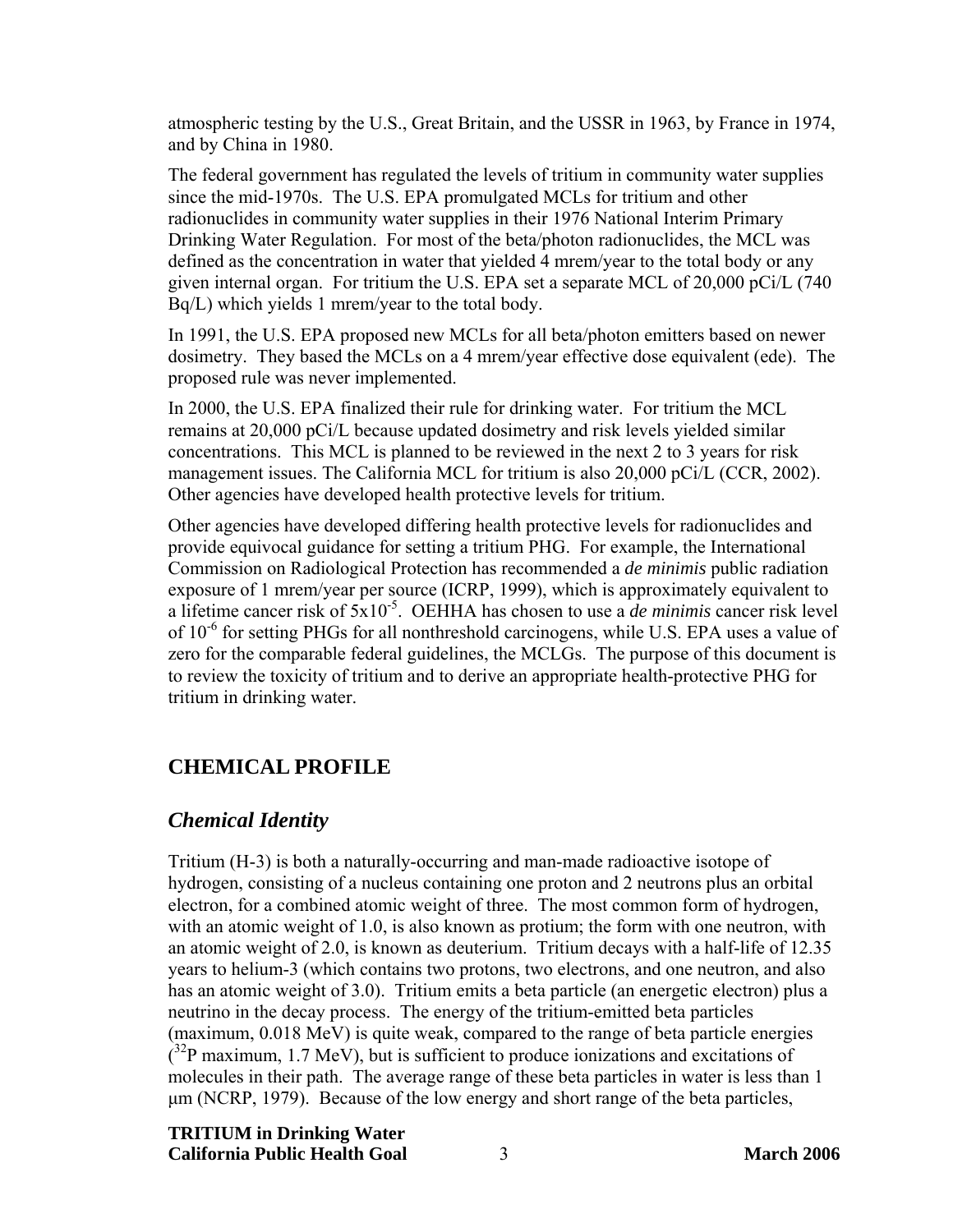<span id="page-10-0"></span>tritium does not pose an external radiation hazard; the radiation is not sufficiently energetic to pass through skin. However, tritium is readily taken into the body, presenting an internal radiation hazard. Table 1 summarizes some of the more important characteristics of tritium.

| <b>Properties</b>                        | <b>Value</b>                                   |
|------------------------------------------|------------------------------------------------|
| Atomic number                            |                                                |
| Atomic mass                              | 3                                              |
| Half-life                                | 12.35 year                                     |
| Decay constant                           | $0.056$ per year                               |
| Characteristics of its beta particles    |                                                |
| Average energy                           | 5.685 keV                                      |
| Average track length                     | $0.56 \mu m$ (water)                           |
| Maximum energy                           | 18.60 keV                                      |
| Maximum track length                     | $6.0 \mu m$ (water)                            |
| Maximum track length                     | $5 \text{ mm (air)}$                           |
| Effective biological half-life in humans | 10 days                                        |
| Specific activity                        | 9.7 x $10^3$ Ci/g $(3.59 \times 10^{14}$ Bq/g) |

**Table 1. Characteristics of Tritium** 

# *Physical and Chemical Properties*

Because tritium is an isotope of hydrogen, its chemical properties and its distribution in nature are essentially the same as hydrogen (protium). A very large majority of the environmental tritium is in the form of water (NCRP, 1979). As such, the dispersal of tritium into the environment is governed by the same processes that control the transport and distribution of ordinary water. Thus, tritiated water (normally consisting of one protium atom, one tritium, and one oxygen, or HTO) follows the same pathways as natural water in the environment, and in plants, animals, and humans.

A small exception occurs when tritiated water passes across a liquid-gas phase boundary. Because of the difference in mass between  $H_2O$  and tritiated water (18 vs 20), the vapor pressure of tritiated water is reduced to 90 to 92 percent that of normal water (Horton, 1971). This lower vapor pressure of HTO slightly favors the surface evaporation of natural water.

In transpiring plants with leaves having large surface areas, tritium levels may exceed environmental levels through the preferential transpiration of non-tritiated water from the surface of leaves to the atmosphere. Under extreme conditions of low humidity, as may occur in the desert, the tritium content in plants may be increased by as much as a factor

**TRITIUM in Drinking Water California Public Health Goal** 4 **March 2006**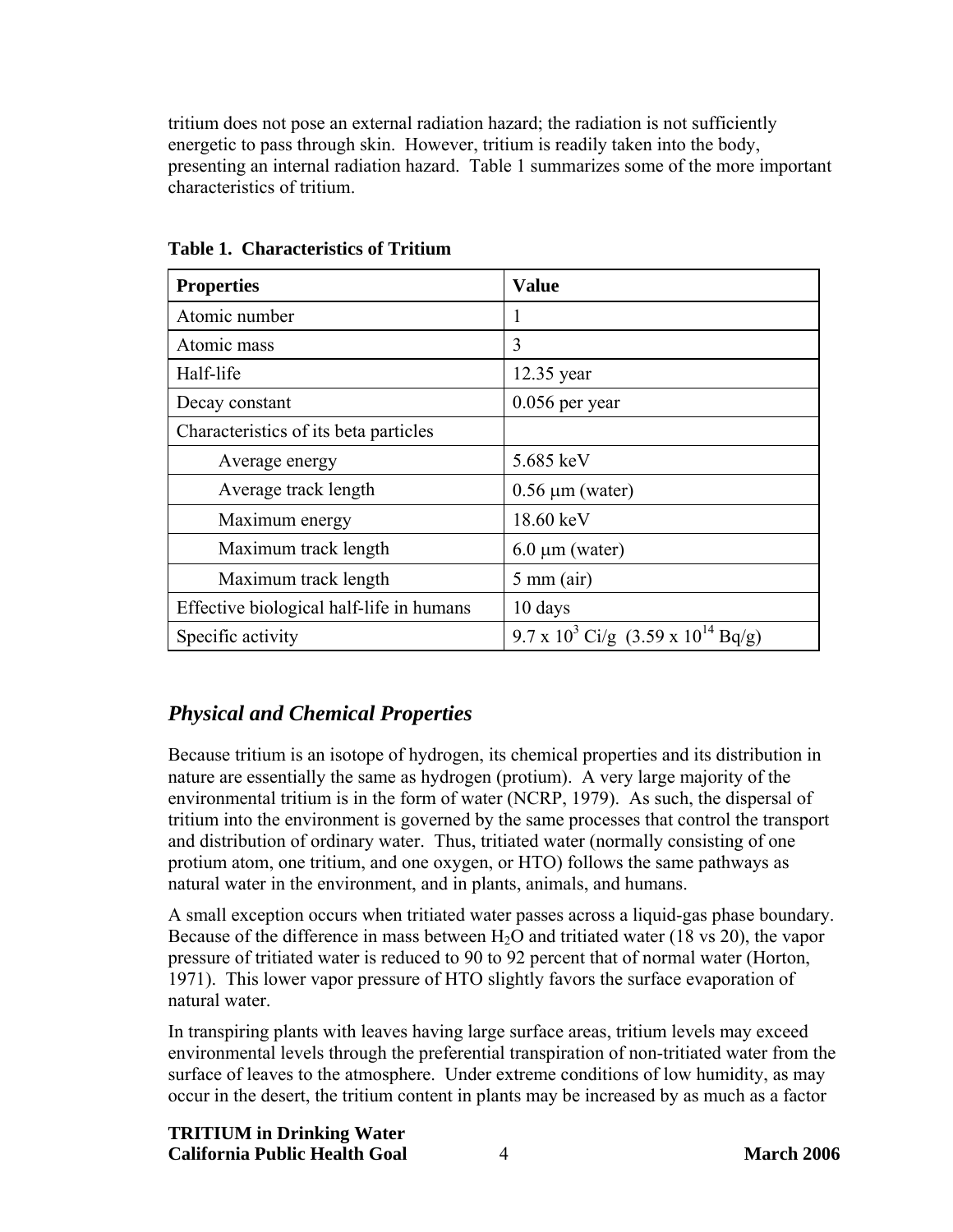<span id="page-11-0"></span>of three over the specific activity of the environmental soil water (NCRP, 1979). The potential for bioconcentration in plants in more temperate climates is small. In fact, in mammals, the specific activity of tritium in body water and tissue is slightly lower than that in drinking water and food (NCRP, 1979).

#### *Production and Uses*

Consumer products containing tritium include luminous dials, signs, and navigational instruments, and electronic devices filled with tritium gas. The total number of consumer items is difficult to assess, but it is estimated that about one percent of the processed activity in consumer items is lost to the atmosphere during fabrication and ten percent is released through waste disposal (incineration) of such consumer items. Environmental releases from consumer products are estimated in tens of thousands of curies per year.

Tritium production facilities produce tritium by neutron bombardment of lithium in a nuclear reactor. Releases of tritium from production facilities are mostly in gaseous form and quantities may reach several hundred thousand curies per year from a single facility. NCRP (1979) estimated that about 2.7 million curies ( $10^{17}$  Bq) of tritium had been produced for consumer products.

#### *Sources*

Natural production of tritium occurs when cosmic rays from outer space interact with atoms of oxygen and nitrogen in the upper layers of our atmosphere. The total world inventory of naturally produced tritium from cosmic ray production is estimated at 70 million curies  $(2.6 \times 10^{18}$  Bq) (NCRP, 1979). Based on the loss of tritium through radioactive decay, it can be readily calculated that the natural production rate is approximately 4 million curies  $(1.4 \times 10^{17}$  Bq) per year. Nearly all of this tritium is present as water.

Nuclear weapons testing produced tritium by both ternary fission and neutron activation. The tritium inventory of atmospheric weapons testing reached a maximum in 1963. This inventory has now been reduced to about 400 million curies  $(1.4 \times 10^{19}$  Bq).

Nuclear power stations also produce tritium by fission and neutron activation. Because of the differences in water chemistry among various nuclear power plant designs, production rates vary. Heavy water reactors, which use deuterium as coolant and moderator, produce hundreds to thousands times greater quantities of tritium than boiling water or pressurized water reactors. Typical values of tritium production are about 12 curies (4.4 x  $10^{11}$  Bq) per billion watts of electricity for boiling water reactors and about 800 curies (2.96 x  $10^{13}$  Bq) per billion watts of electricity produced for pressurized water reactors (Luykx, 1986).

## **ENVIRONMENTAL OCCURRENCE AND HUMAN EXPOSURE**

Tritium is ubiquitous, but environmental levels are low. These levels have been declining since the early 1960s when most of the atmospheric testing of nuclear weapons

**TRITIUM in Drinking Water** 

**California Public Health Goal** 5 **March 2006**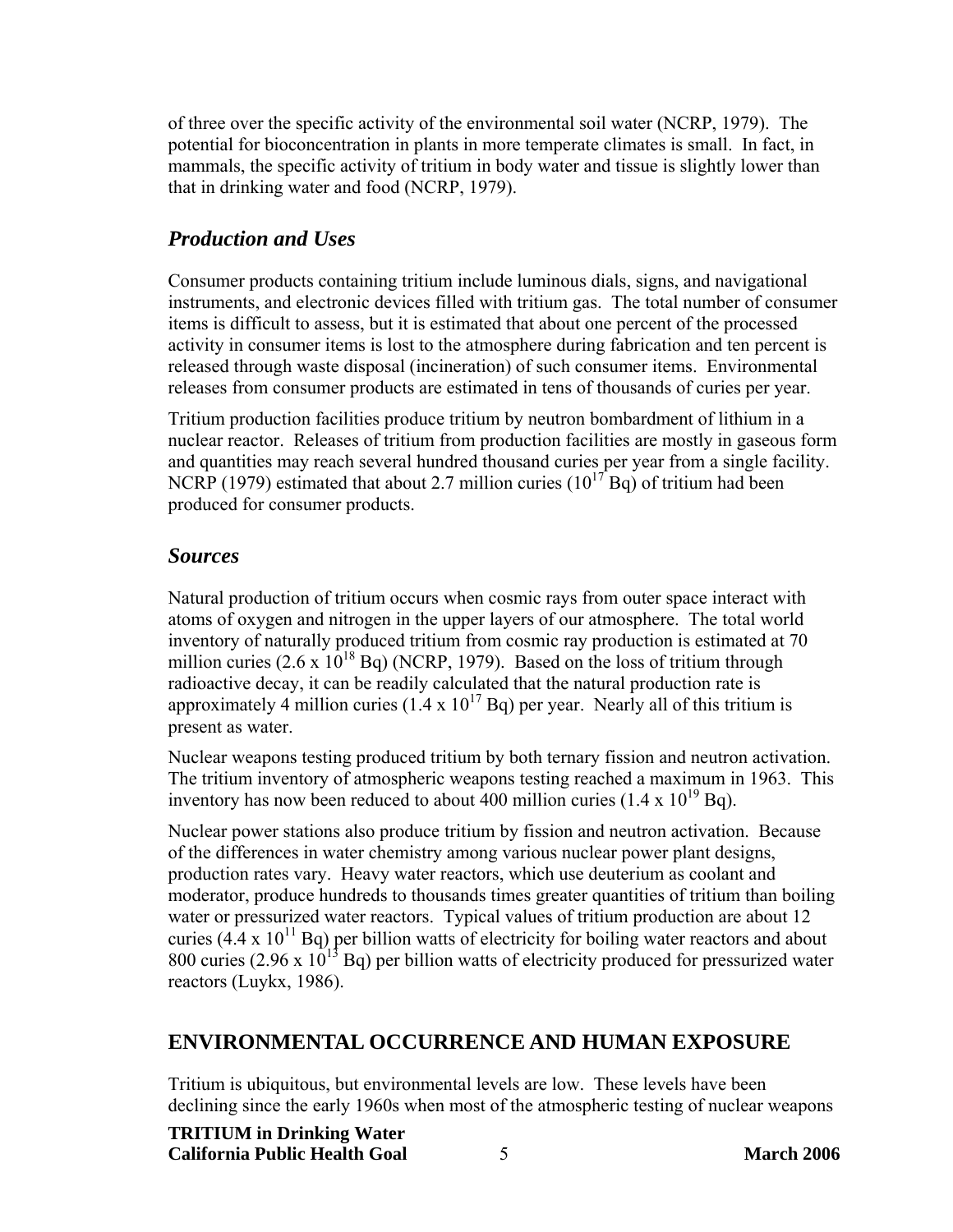<span id="page-12-0"></span>ceased. Human exposure to tritium can result from consumption of food, drinking water, or the inhalation of water vapor and hydrogen gas. Food and drinking water are the largest sources of exposure.

#### *Air*

Atmospheric levels of tritium have been declining since the cessation of atmospheric nuclear weapons testing. Okada and Momoshima (1993) reported the results of six years of tritium air monitoring in Japan. They showed that tritium levels in hydrogen, water vapor and methane per cubic meter of air are all on the same order of magnitude, ranging from 13 to 47 mBq/m<sup>3</sup> (0.4 to 1.3 pCi/m<sup>3</sup>). Table 2 summarizes the findings.

**Chemical Form** Tritium Concentration (mBq/m<sup>3</sup> of air) Water vapor 19-23 Hydrogen gas 33-47 Methane 13-15

**Table 2. Tritium in Air at Fukuoka City, Japan, from 1984 to 1990** 

Air concentrations of tritium were found to be higher, close to a source of tritium. Atmospheric concentrations of tritium averaged from 24 Bq/m<sup>3</sup> close to the release stack of Lawrence Berkeley National Laboratory's (LBL) Tritium Labeling Facility, to 3.3  $Bq/m<sup>3</sup>$  a distance away from the facility (McKone and Brand, 1997).

# *Soil*

Tritium levels in soil vary widely and depend on anthropogenic activities. Measured soil and sediment samples around and offsite of the LBL Tritium Labeling Facility averaged 3 Bq/kg (81 pCi/kg). The average tritium soil concentration weighted by volume from 11 Department of Energy (DOE) contaminated sites was 3600 pCi/g (133 Bq) (SC&A, 1995), based on the data in Table 3.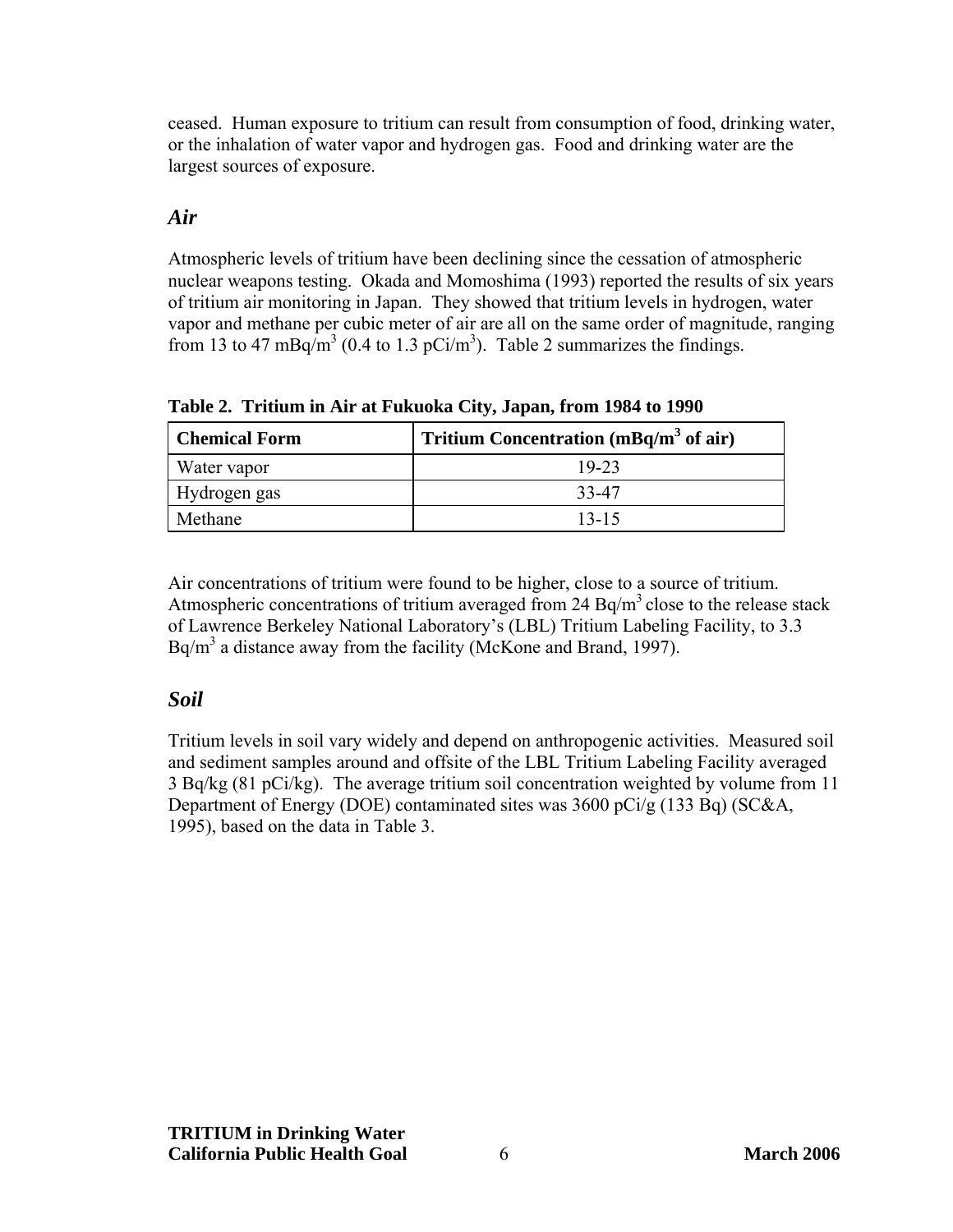| <b>Facility</b>                   | <b>Weighted Tritium</b><br>Concentration (pCi/g) | Soil Volume $(f t^3)$ |
|-----------------------------------|--------------------------------------------------|-----------------------|
| Argonne National Lab              |                                                  |                       |
| Brookhaven National Lab           | 2.99                                             | $1.9 \times 10^{6}$   |
| <b>Hanford Reservation</b>        | 9.9                                              | $7.9 \times 10^5$     |
| Idaho National Engineering Lab    | 25,000                                           | 130                   |
| Oak Ridge Gaseous Diffusion Plant |                                                  |                       |
| Los Alamos National Lab           |                                                  |                       |
| Lawrence Livermore National Lab   |                                                  |                       |
| Rocky Flats Plant                 |                                                  |                       |
| Sandia National Lab               |                                                  |                       |
| Savannah River Site               | 65,000                                           | $3.4 \times 10^{5}$   |
| Y-12 Plant                        |                                                  |                       |

<span id="page-13-0"></span>**Table 3. Tritium Levels in Soil at 11 DOE Facilities (from SC&A, 1995)** 

#### *Water*

Okada and Momoshima (1993) report tritium levels in various types of Japanese environmental water. These levels are summarized in Table 4.

| <b>Samples</b> | <b>Tritium Concentration (Bq/L)</b> |
|----------------|-------------------------------------|
| Precipitation  | $0.1 - 3.4$                         |
| Groundwater    | $0^* - 10.7$                        |
| River Water    | 19                                  |
| Coastal Sea    | $0.4 - 1.1$                         |
| Ocean          | $0^* - 0.6$                         |

**Table 4. Tritium in Japanese Waters** 

\* not detected

Water concentrations of tritium were found to be higher located close to a source of tritium. Tritium concentrations were reported for rain and surface water at the Lawrence Berkeley National Laboratory's (LBL) Tritium Labeling Facility (currently inactive) for 1995. Rainwater fluctuated between 0 and 290 Bq/L (0 to 7,800 pCi/L) depending on the distance away from the facility (McKone and Brand, 1997). Similarly, tritium in surface water ranged from 10 to 100 Bq/L (270 to 2,700 pCi/L).

The U.S. EPA's Environmental Radiation Ambient Monitoring System (ERAMS) measures water samples for tritium at numerous sites around the country. The U.S. EPA established the ERAMS in 1973. It is a quarterly monitoring program made up of a

## **TRITIUM in Drinking Water**

**California Public Health Goal** 7 **March 2006**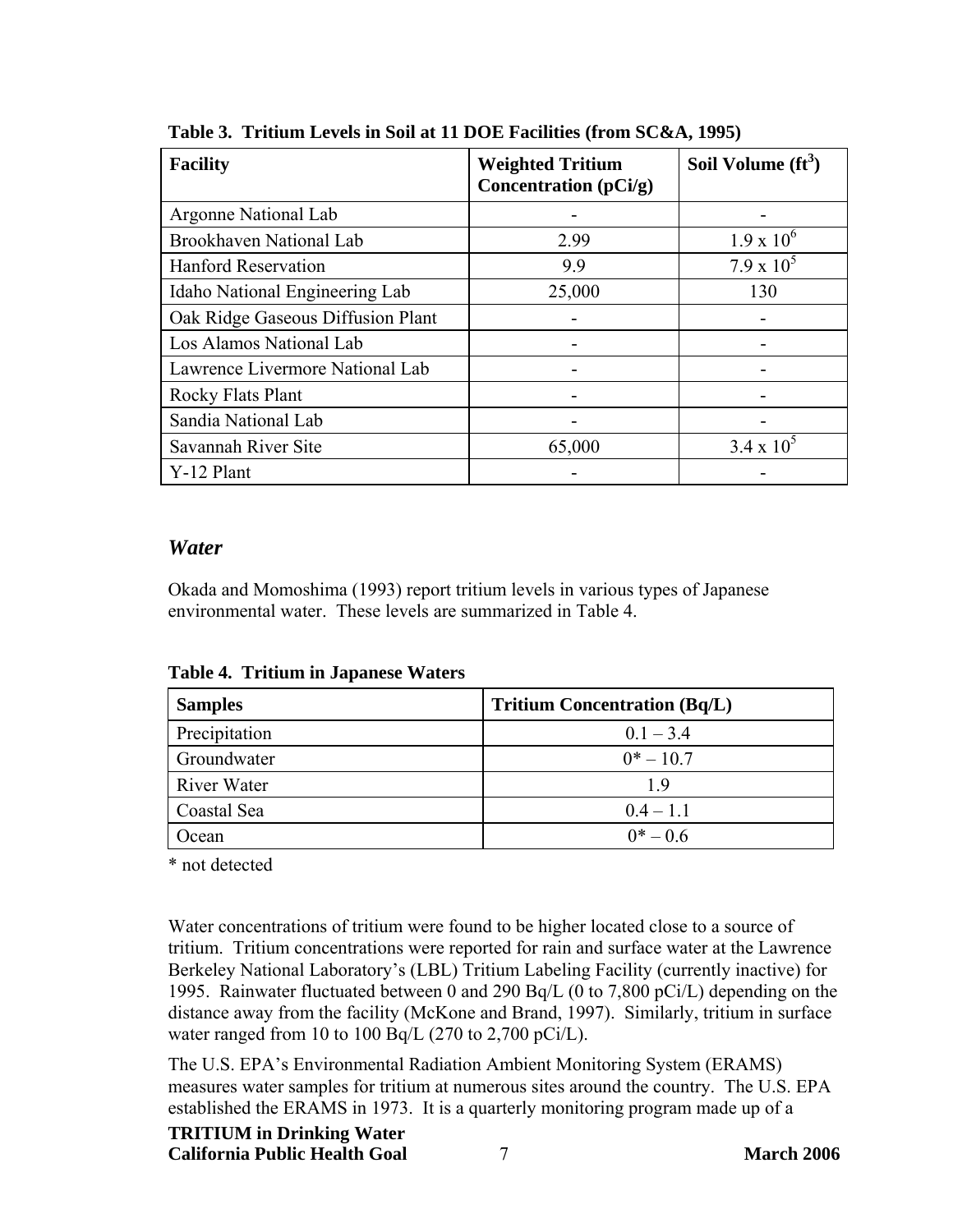<span id="page-14-0"></span>nationwide network of sampling stations for air, surface water, drinking water, and milk. There are 78 sampling stations in the drinking water program covering 42 states, including two locations in California, Los Angeles and Berkeley. For the period of July to September 2003, the reported concentrations for the two California sites ranged from below the level of quantification to 84 pCi/L (3.7 Bq/L) (U.S. EPA, 2003).

The State of California has monitored public drinking water supply wells from 1994 to 2001 for various radioactive contaminants including tritium. Tritium was not found to exceed the MCL of 20,000 pCi/L at any source during that period (DHS, 2002).

# *Food*

Tritium has been measured in various foods. Table 5 summarizes the measured levels. The tritium levels are usually reported as tritium present in food water. Okada and Momoshima (1993) estimated the amount of tritium intake through food to be about 4.2 Bq/day (114 pCi/day) for a family of 5-6 eating breakfast, lunch and dinner.

| Food            | Tritium, pCi/L<br>(Bq/L) | <b>Reference</b>           |
|-----------------|--------------------------|----------------------------|
| Rice            | 68(2.5)                  | Okada and Momoshima (1993) |
| Green Vegetable | 30(1)                    | Okada and Momoshima (1993) |
| Other Vegetable | 27(1)                    | Okada and Momoshima (1993) |
| Fish/Clams      | 13(0.5)                  | Okada and Momoshima (1993) |
| Milk/Dairy      | 54(2)                    | Okada and Momoshima (1993) |
| Meats           | 35(1)                    | Okada and Momoshima (1993) |
| Eggs            | 46(2)                    | Okada and Momoshima (1993) |
| Fruit           | 300(11)                  | PNL (2002a)                |
| Wine            | $100-300(3.7-11)$        | PNL (2002a)                |
| Milk            | $0-260(0-9.6)$           | PNL (2002b)                |

# **METABOLISM AND PHARMACOKINETICS**

In this country, the radiation protection community uses the recommendations of the International Commission on Radiological Protection (ICRP) for its dosimetric, metabolic and biokinetic models for radionuclides. Most recently, the federal government adopted the new age-specific biokinetic models of the ICRP (U.S. EPA, 1999), and these models are described in a series of documents published between 1989 and 1996 (ICRP, 1989, 1993, 1995a,b, 1996). We used the metabolic and pharmacokinetic information in these ICRP documents to summarize what is known about the absorption, distribution and excretion of tritium.

**TRITIUM in Drinking Water California Public Health Goal** 8 **March 2006**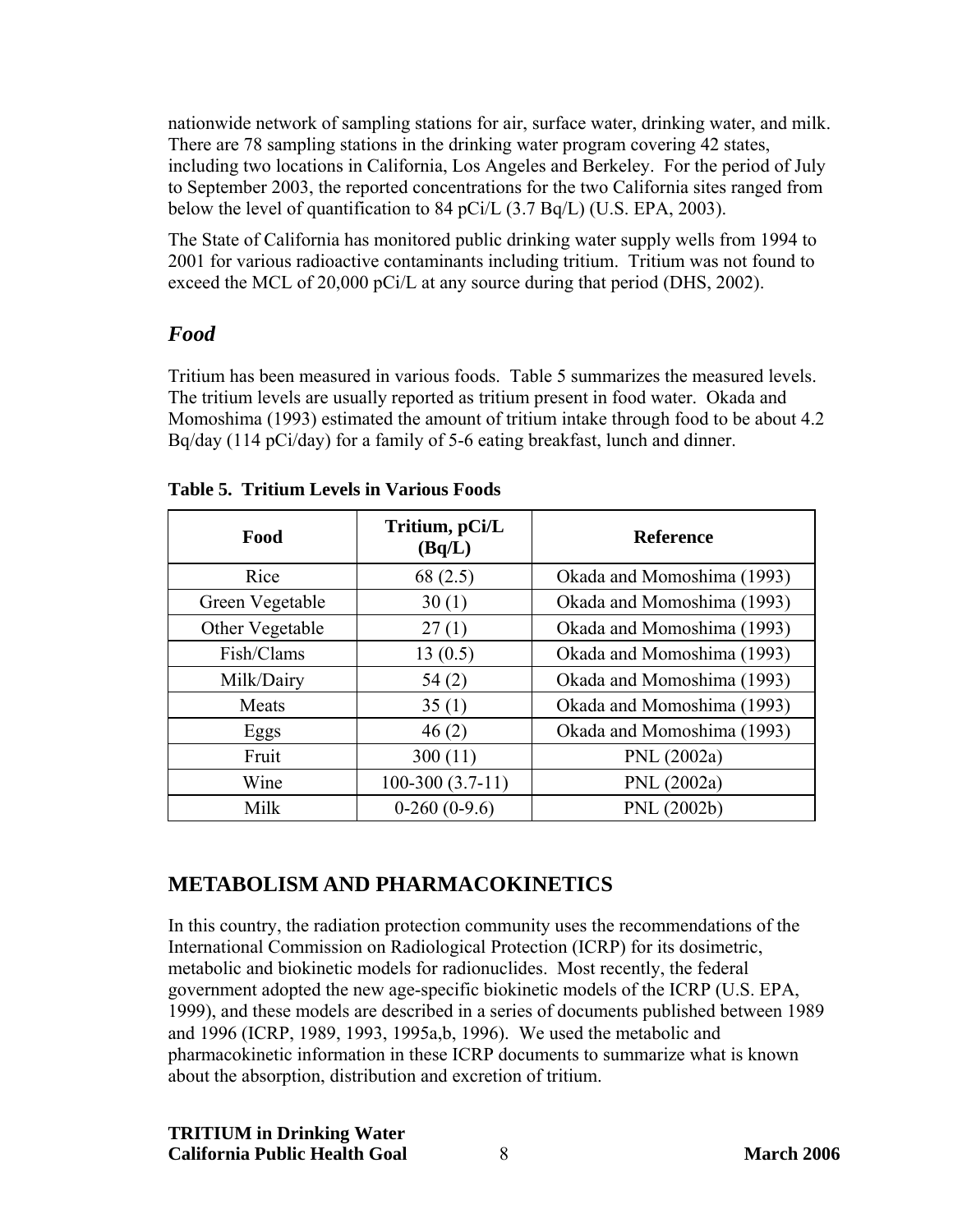<span id="page-15-0"></span>Tritium may be released in the environment in three main chemical forms: tritium gas, tritiated water, and organic compounds of tritium. In the environment, tritium gas is converted to tritiated water, so the ICRP considers the metabolism of tritiated water and organically bound tritium separately (ICRP, 1989).

## *Absorption*

Water ingested into the body is almost completely absorbed from the gut into the blood and then eventually reabsorbed by the kidneys and excreted via the urinary tract. For tritiated water the ICRP considers the adsorption of tritium from the gut into the blood to be complete and instantaneous (ICRP, 1979, 1989). The gut to blood transfer factor  $(f_1)$ that they recommend for all ages is 1.0. The NCRP (1979) reported that ingested tritiated water is almost completely absorbed from the GI-tract and quickly appears in the venous blood. Within minutes, it can be found in varying concentrations in the various organ fluids and tissues of the body.

When organic compounds containing tritium are ingested, a considerable fraction is broken down in the gastrointestinal tract, producing tritiated water. Organic compounds of tritium may also be catabolized after they have crossed the gut (ICRP, 1979). In rodents, more than 90 percent of tritiated thymidine is broken down in the gastrointestinal tract (Lambert and Clifton, 1968). In the GI-tract, foodstuffs containing organically bound tritium will undergo digestion to yield smaller molecules, which are readily absorbed. A small portion of the tritium will probably be present in indigestible fibers and will not be absorbed. However, the ICRP (1989) assumes that the non-absorbable fraction of organically bound tritium represents a very small portion of the dietary organic tritium, so they assigned an  $f_l$  value of 1.0 to tritium in organic molecules.

# *Distribution and Metabolism*

Ingested tritiated water mixes rapidly and completely with total body water after its entry into the blood (ICRP, 1989). A fraction of the tritium then becomes organically bound, and its retention depends on the metabolic activity of the various tissues. For example, the ICRP (1989) states that the retention of bound tritium in liver and intestine is shorter than that in the brain and skin.

A two-compartment model describes the whole-body retention of tritium taken in by adults and children as tritiated water. The first compartment is the body water compartment that contains 97 percent of the total tritium. The second compartment represents the tritium incorporated into organic compounds. This compartment represents 3 percent of the total tritium and is based on the fact that animal studies suggest that 1-5 percent of the tritiated water entering the blood becomes organically bound (ICRP, 1989). The equation below describes the whole body retention for tritium intake as water. Table 6 summarizes ICRP's biokinetic parameters for this equation.

$$
Retention = A e^{-0.693t/T1} + B e^{-0.693t/T2}
$$

**TRITIUM in Drinking Water California Public Health Goal** 9 **March 2006**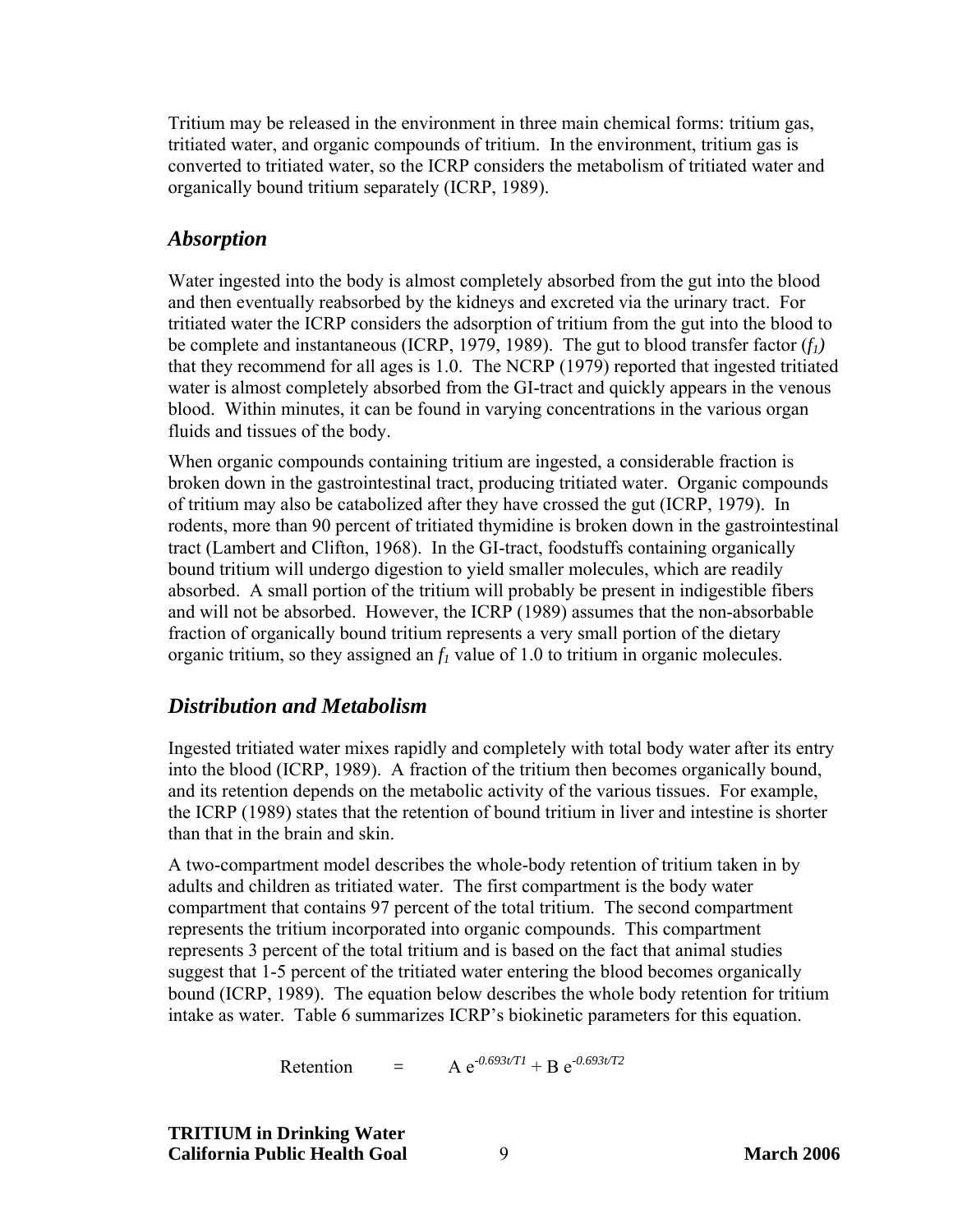In this equation, A represents the fraction in the body water compartment and B, the organically bound compartment.

| Age      |                                           | <b>Distribution (percent) Total Body</b>         |                             | <b>Biological Half-time (day)</b> |
|----------|-------------------------------------------|--------------------------------------------------|-----------------------------|-----------------------------------|
|          | <b>Body Water</b><br><b>Compartment A</b> | <b>Organically Bound</b><br><b>Compartment B</b> | <b>Compartment</b><br>A(TI) | <b>Compartment</b><br>B(T2)       |
| 3 months | 97                                        |                                                  | 3.0                         | 8.0                               |
| l year   | 97                                        |                                                  | 3.5                         | 15                                |
| 5 years  | 97                                        |                                                  | 4.6                         | 19                                |
| 10 years | 97                                        |                                                  | 5.7                         | 26                                |
| 15 years | 97                                        |                                                  | 79                          | 32                                |
| Adult    |                                           |                                                  | 10 0                        |                                   |

**Table 6. Biokinetic Data for Tritiated Water (ICRP, 1989)** 

Following the absorption into the blood, organically bound tritium will be incorporated into the body tissues to an extent that will depend on the metabolic activity of the individual tissue and on the specific chemical form. Studies in animals fed various forms of organically bound tritium have shown that relatively higher concentrations of tritium occur in the liver, kidney, and small intestine; lower concentrations occur in fat, muscle, and brain (ICRP, 1989). Due to the strength of the bond between certain atoms, tritium attached to oxygen, sulfur, nitrogen, or phosphorous is in general readily exchangeable with hydrogen from the body water pool. However, tritium bound to carbon will normally be released only through enzyme-mediated breakdown of the molecule in which the carbon is situated due to strength of the carbon-hydrogen bond (Smith, 1986). The breakdown rate may be rapid for small organic molecules or very slow for carbon-bound tritium incorporated into structural proteins or phospholipids.

Total fractional incorporation into major tissues may be expected to range from 9 to 45 percent (ICRP, 1989). The ICRP conservatively assumes that 50 percent of the ingested organically bound tritium is incorporated by carbon-hydrogen bonding in the tissues and that its metabolic turnover will follow that of carbon. The remaining 50 percent will have the same metabolic behavior as tritiated water. ICRP uses the same retention equation above for organically bound tritium with the specific parameters in Table 7.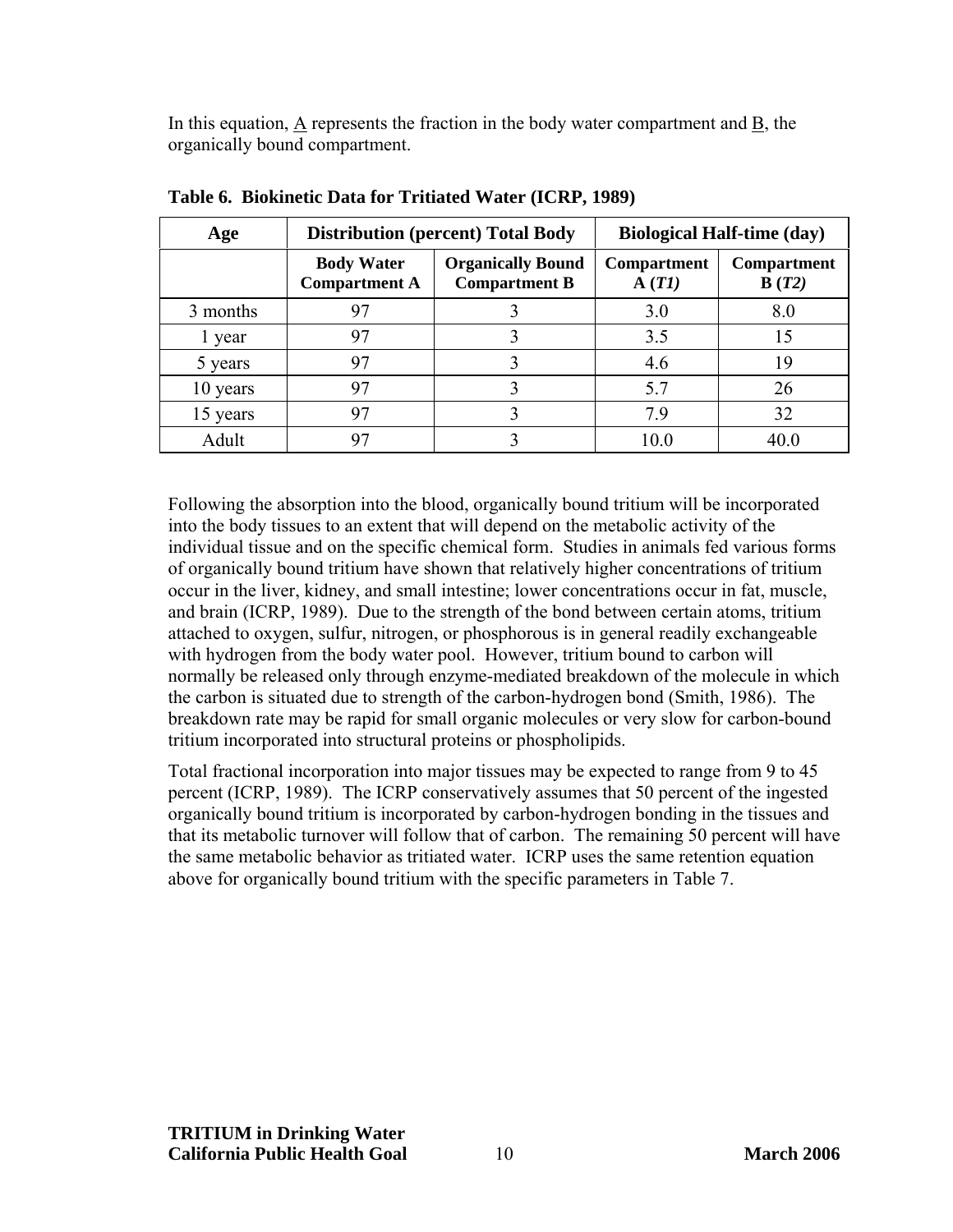| Age      |                                           | <b>Distribution (percent) Total Body</b>         |                             | <b>Biological Half-time (days)</b> |
|----------|-------------------------------------------|--------------------------------------------------|-----------------------------|------------------------------------|
|          | <b>Body Water</b><br><b>Compartment A</b> | <b>Organically Bound</b><br><b>Compartment B</b> | <b>Compartment</b><br>A(TI) | <b>Compartment</b><br>B(T2)        |
| 3 months | 50                                        | 50                                               | 3.0                         | 8.0                                |
| 1 year   | 50                                        | 50                                               | 3.5                         | 15                                 |
| 5 years  | 50                                        | 50                                               | 4.6                         | 19                                 |
| 10 years | 50                                        | 50                                               | 5.7                         | 26                                 |
| 15 years | 50                                        | 50                                               | 79                          | 32                                 |
| Adult    | 50                                        |                                                  | 10 0                        |                                    |

<span id="page-17-0"></span>**Table 7. Biokinetic Data for Organically Bound Tritium (ICRP, 1989)** 

# *Excretion*

In 310 individuals who had been chronically exposed to tritium gas and whose urine contained more than 20 μCi (74 kBq) of tritium per liter, the biological half-life ranged from 4 to 18 days with an average of 9.5 days. There was no correlation between the amount of tritium assimilated and the biological half-life. The half-life was inversely correlated with age (Butler and LeRoy, 1964).

In two chronically-exposed tritium dial painters, Moghissi *et al.* (1971) reported effective half-lives for tritium of two separate tritium pools ranging from 21 to 26 days for the first pool and 280 to 550 days for the second pool of tritium. Jones and Lambert (1964) also reported biological half-lives for tritium in chronically exposed tritium dial painters of 12.1 to 13.4 days.

Acute exposure gives the best estimate of the short-term half-life values in body water. These exposures are not complicated by the heavily loaded, organically-bound tritium pools that can develop in protracted exposures. Data from several acute exposure studies suggest that one tritium pool is in the form of free body water with half-lives ranging from 6 to 18 days. The retention curves suggest the existence of two additional pools with half-lives that range from 21 to 30 days and from 250 to 550 days. The shorter pool represents the existence of a labile organic pool, and the other pool represents tritium more tightly bound to organic substances (NCRP, 1979).

# **TOXICOLOGY**

Tritium toxicity can be largely understood based on the pharmacokinetics of tritium. Tritium, as tritiated water (HTO), enters the body and distributes widely through all water containing compartments without concentrating in any one site. Tritium then readily exchanges with hydrogen in many body molecules, including ribonucleotides, proteins and others, thereby being in the position to impart its energy upon critical molecules. For example, tritium incorporated into DNA may result in beta particle radiation altering chromosomes, allowing for the induction of cancer. In addition, the degradation product

**TRITIUM in Drinking Water California Public Health Goal** 11 **March 2006**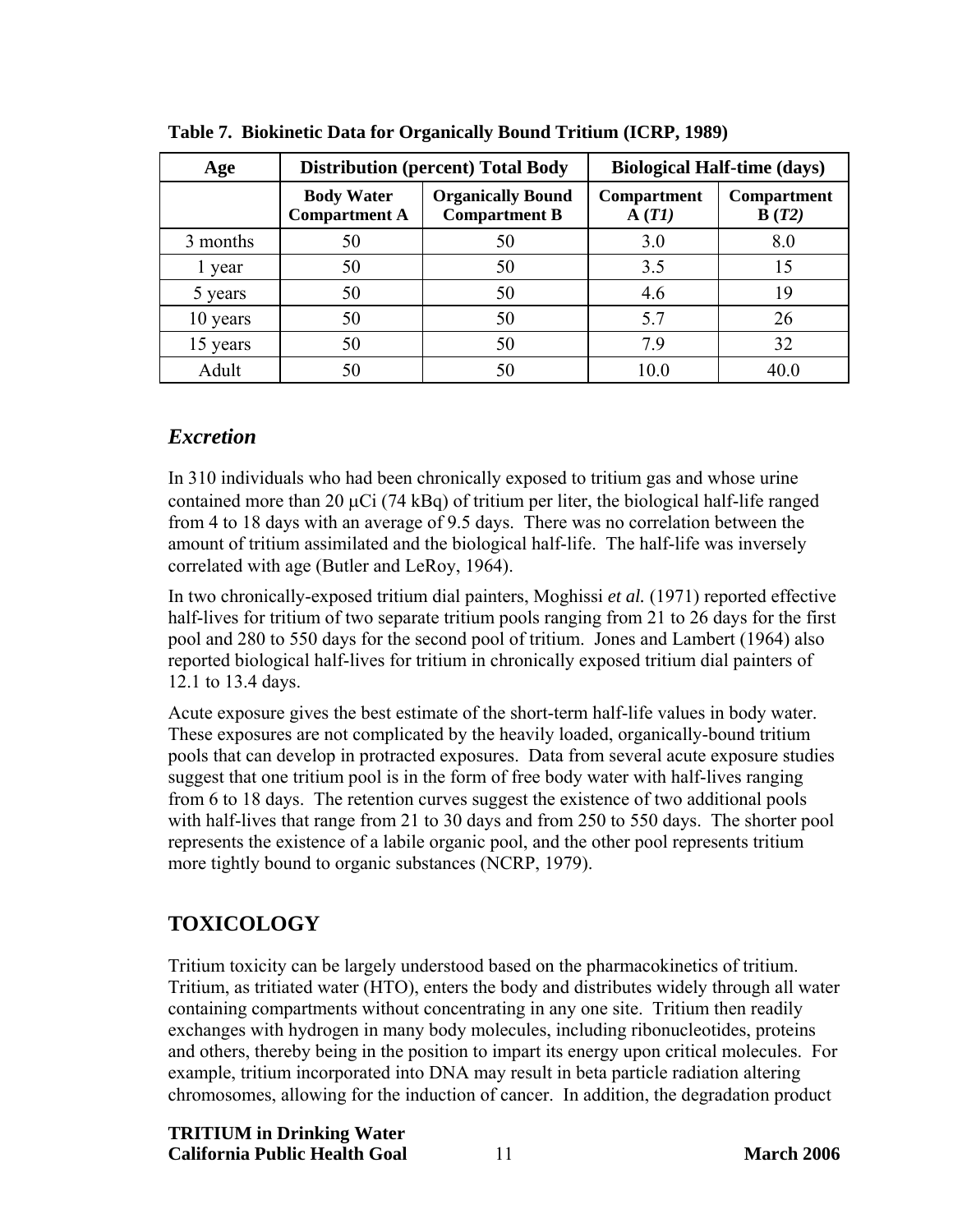<span id="page-18-0"></span>of a substituted tritium in DNA,  ${}^{3}$ He, might cause replacement of bases and can impart a point mutation in lower organisms (Balonov *et al*., 1993). However, there are factors mitigating the effects of tritium on the organisms as well. As easily as tritium is exchanged into biological molecules, it can as easily be exchanged out, averting damage and obviating repair mechanisms. Tritium has a relatively short radiological half-life of about 12 years, a low ionization energy and short track length of energy deposition. Largely due to these factors, tritium has not been reported to be associated with significant toxicity in humans except under unusual or extreme exposures.

## *Toxicological Effects in Animals*

#### **Acute Toxicity**

Wang *et al*. (1999) studied the induction of apoptosis by tritium exposure in brain sections of embryos and newborn mice (C57BL/6J). They gave 481.8 kBq/g of body weight (13  $\mu$ Ci/g) of tritiated water to pregnant mice by a single intraperitoneal injection. They estimated that the cumulative absorbed dose to the offspring *in utero* was about 1 Gy (100 rad). Apoptosis is a cell's suicide response resulting from the activation of specific genes that terminate the life of an affected cell. An increase in apoptotic cells was observed in the neural tube of embryos from one day after injection to one week after birth. In an earlier study under the same experimental conditions, Wang and Zhou (1993) observed a significant decrease in the number of neuron dendrites in the postnatal cerebrum layer.

#### **Subchronic Toxicity**

Balonov *et al*. (1993) reported on several studies which evaluated the effect of tritium on bone marrow-related parameters in mice and rats. Under continuous ingestion of tritiated water at a dose of 370 kBq/g-day (10  $\mu$ Ci/g-day), the number of rat erythropoietic precursor cells in all life stages was reduced to 50 to 60 percent of the control. In continuously dosed CBA mice, morphologically unrecognizable cell-precursor bone marrow cell populations (undifferentiated stem cell line) decreased relative to control populations to nearly 50 percent of control at 5 days at 370 kBq/g-day, decreasing to about 25 percent of controls at 30 days, and recovering back to 50 percent in 90 days. Changes to granulocytopoiesis were less pronounced than that of erythrocytopoiesis. Based on the pronounced effect on the number of cells at an intake rate of 370 kBq/gday, a NOAEL of 37 kBq/g-day can be determined. Converting to picocuries and kilogram body weight  $(37kBq/g-day x 1 pCi/0.37 Bq)$ , the NOAEL is calculated as 1.0 x 109 pCi/kg-day (1 mCi/kg-day).

Cahill and colleagues (1975a,b) exposed female Sprague-Dawley rats to 1,10, 50 or 100 µCi/mL (37, 370, 1850, or 3700 kBq/mL) of HTO in body water during gestation. The study population consisted of 145 pregnant rats distributed as follows: controls (36), 1  $\mu$ Ci (24), 10  $\mu$ Ci (26), 50  $\mu$ Ci (23), 100  $\mu$ Ci (36). The rats first received an intraperitoneal injection of tritiated water to achieve the desired concentrations in body water before administering the dose through drinking water. After weaning, the dams

#### **TRITIUM in Drinking Water**

**California Public Health Goal** 12 **March 2006**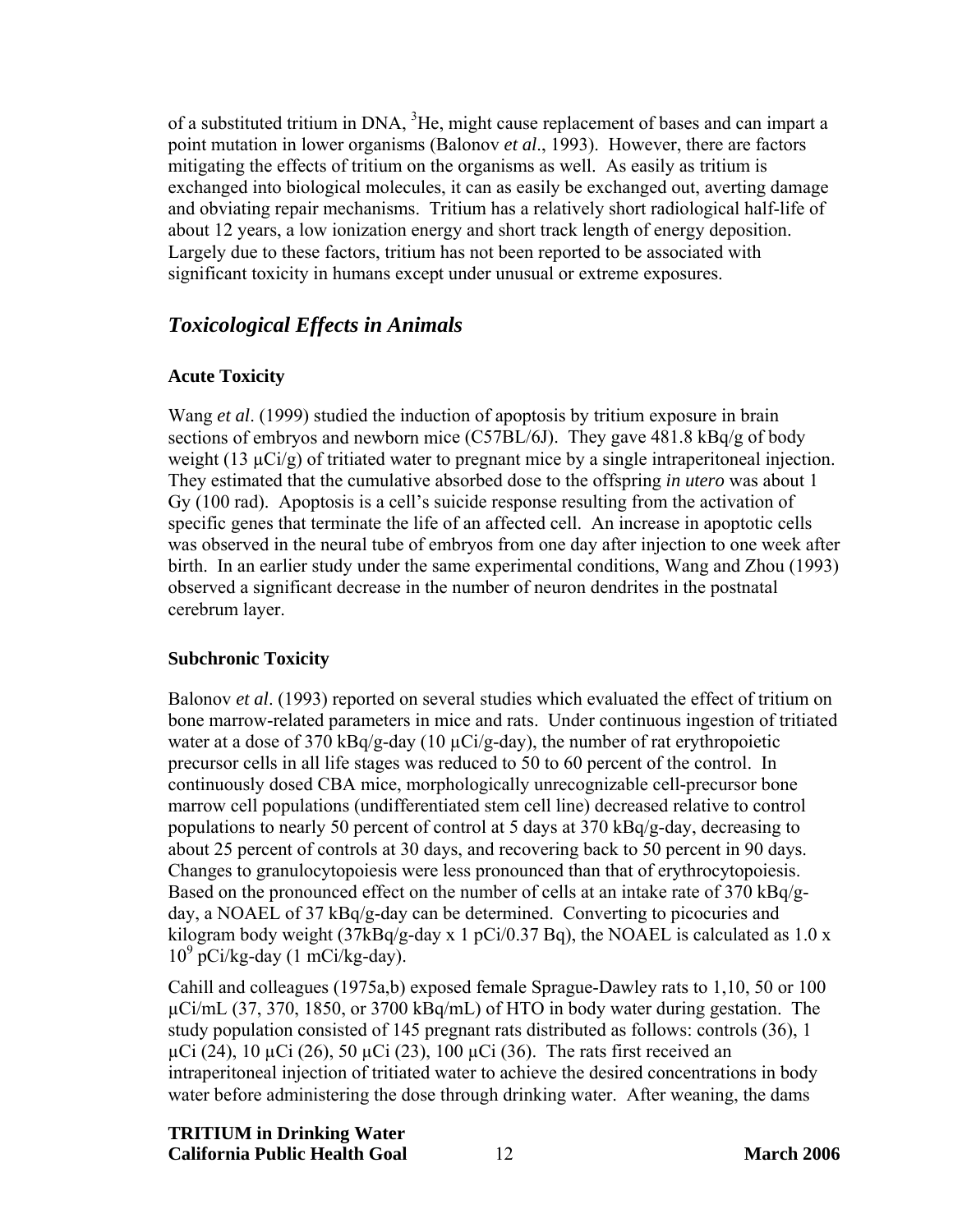<span id="page-19-0"></span>were housed and maintain until their natural death, upon which autopsies were performed for neoplasms. Although an increase in mammary fibroadenomas was noted for the two higher doses, the authors felt that the significance of this data was marginal due to the small number of tumors observed. The overall incidence was within the range of the historical control population. Life spans were also reduced at the two higher doses (22 percent at 100 µCi/mL). Female offspring (Cahill *et al.* (1975b) exposed to the two higher doses were sterile, but had a lower incidence of overall tumors than controls. Both female and male offspring had reduced life spans at the highest dose.

#### **Genetic Toxicity**

Balonov *et al*. (1993) reported damage to the DNA in Wistar rats given tritiated water. Continuous ingestion of tritiated water (37 to 1850 kBq/g per day) resulted in damage to the DNA of hematopoietic tissue only in animals given the highest dose. DNA damage was assessed by measuring changes in double and single stranded DNA. In single injection experiments, the percent increase of non-reconstructed breaks in mouse DNA was dose dependent from 11 to 33 MBq tritium/g of body mass (0.3 to 9 mCi/g). Increased DNA damage was observed at all dose levels. Based on DNA damage observed in hematopoietic tissues, a NOAEL for this effect would be 370 kBq/g-d  $(1.37 \times 10^{10} \text{ pCi/kg-d})$  based on the continuous exposure study.

Tritium effects on mouse chromosomes in developing oocytes were studied by Mailes *et al.* (1987). Fifty Hale-Stoner Brookhaven mice females were maintained on 0, 3.0, 7.5, 15.0, or 30.0 µCi/mL (111, 259, 555, or 1110 kBq/mL) from three to seven weeks of age. Ovulation was induced, ovaries were excised, and oocytes were extracted. No evidence was found for dose–related increases in chromosomal aberrations.

Carsten *et al*. (1989) evaluated dominant lethal mutations in Hale-Stoner-Brookhaven mice maintained with water containing  $0, 0.3, 1.0, \text{ or } 3.0 \mu\text{Ci/mL}$  (0, 11, 37, or 111  $kBq/mL$ ) of HTO. Effects were demonstrated only at 1.0 and 3.0  $\mu Ci/mL$  of HTO. Another study reported (Carsten *et al.,* 1989) tritium exposure effects upon rates of sister chromatid exchanges and micronuclei evaluations for animals exposed to 0.0, 3.0, 7.5, 15.0, or 30 µCi/mL (0,111, 277.5, 555, or 1,110 kBq/mL). Sister-chromatid exchanges trended higher for treated groups, but no dose-response relationship could be determined. The number of sister-chromatid exchanges remained constant throughout life, while the number in control groups decreased. Micronuclei numbers increased in 15 and 30 µCi/mL groups.

#### **Developmental and Reproductive Toxicity**

The effect of tritium exposure upon developing oocytes was studied by Dobson and Kwan (1976). Four treatment groups of ten Swiss-Webster mice were injected on the day of fertilization with 0.73, 2.20, 4.35, or 6.57 µCi of treated water in order to achieve a targeted dose of 1, 3, 6, 9  $\mu$ Ci/mL of HTO in body water. They then were exposed by drinking water to 1.53, 4.59, 9.18, or 13.76  $\mu$ Ci/ mL HTO to maintain the desired body water concentration up to 14 days after birth. The ovaries were then removed and oocytes were counted. Significant dose-related reductions were noted in primary oocyte

# **TRITIUM in Drinking Water**

**California Public Health Goal** 13 **March 2006**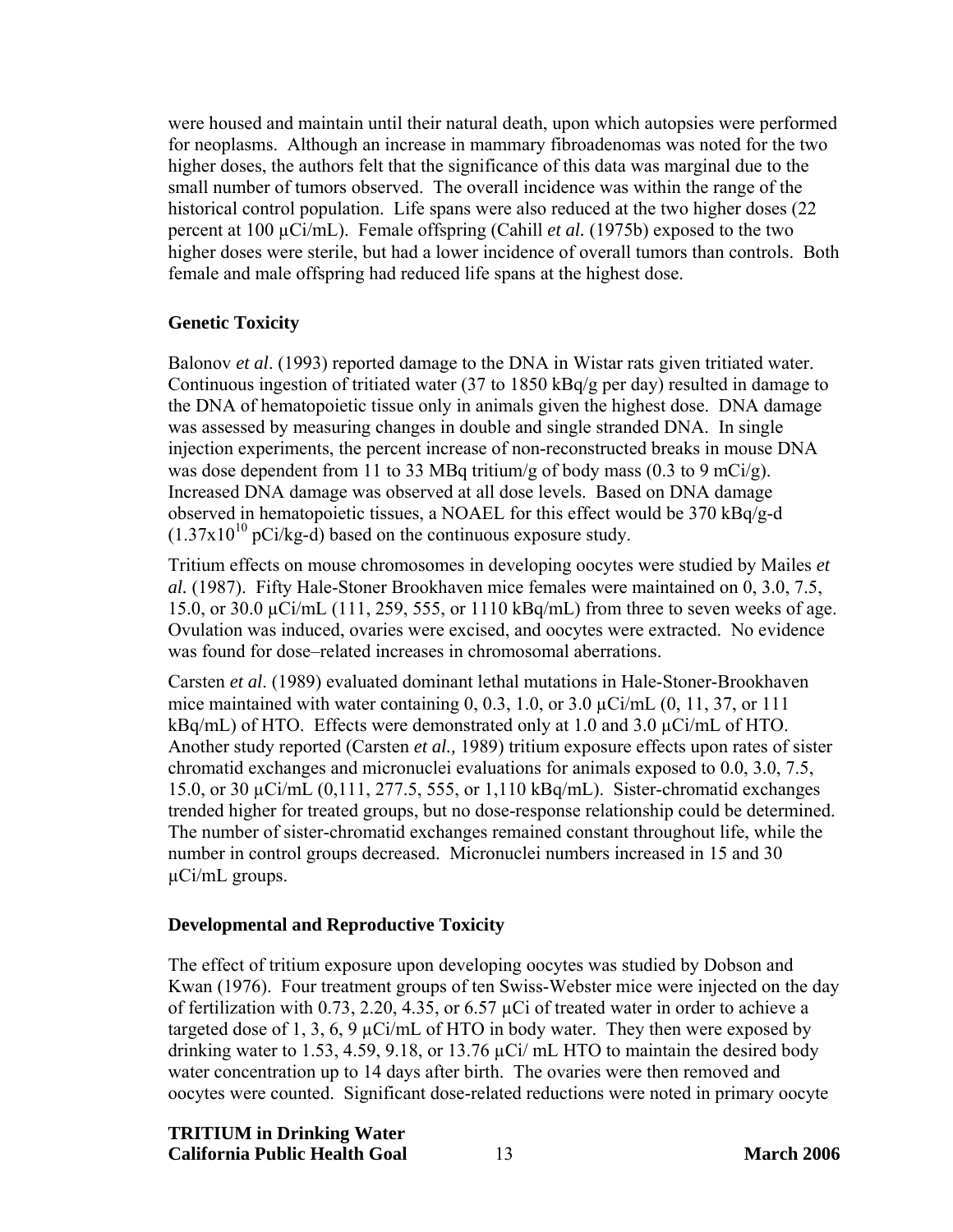counts at all dose levels. At the lowest dose the reduction was 30 percent of the controls (effective concentration of  $0.97 \mu$ Ci/mL).

Cahill and Yuile (1970) studied the effects 1, 10, 20, 50, or 100 µCi/mL (37, 370, 740, 1850, 37,000 kBq/mL) of tritium in body water upon Sprague-Dawley rats exposed *in utero.* Groups of females (10-20 per group) were first mated and then injected with HTO to immediately achieve the desired HTO body concentration. Rats were maintained by exposure to HTO in drinking water throughout pregnancy. The concentration in the drinking water was usually 30 percent higher than the level sought for in the body water to compensate for dilution and other loss of activity. Stunting of the offspring was noted for groups treated at 20  $\mu$ Ci/mL and higher ( $p$ <0.05). Litter size was reduced only at the higher dose ( $p<0.05$ ). Decreases in testicular weight were noted ( $p<0.05$ ) at doses of 10 µCi/mL and greater.

Groups of 30 Sprague-Dawley rats were exposed constantly to tritium-containing drinking water from conception to the delivery of the  $F<sub>2</sub>$  generation (Laskey *et al.*, 1973). The targeted doses were 0.01, 0.1, 1.0, or 10  $\mu$ Ci/mL (0.37, 3.7, 37, or 370 kBq/mL) of HTO in body water (estimated by measuring urine activity), which corresponded to whole body dose rates of approximately 3-3000 mrads per day. Statistically significant reported effects were: 30 percent reduction in the testes weight of  $F_1$  males at 10  $\mu$ Ci/mL, decreased litter size and increased resorption rate at  $10 \mu \text{Ci/mL}$ , and decreased body weights and relative brain weights at 1 and 10  $\mu$ Ci/mL. No instances of malformations were reported.

Kashiwabara *et al*. (2003) reported on the effects of a one-time injection of tritiated water into six-week old male mice at doses of 23.2, 46.3 or 92.5 MBq/animal (about 28, 56 and 108 μCi/animal) upon the male reproductive organs. Three strains of mice were used, C3H/HeNCrj, C57BL/6NCrj and  $F_1$  Crj:B6C3F1, with 6-10 animals/ group. Animals were evaluated on day 30. A dose–dependant reduction in testis weights was noted for all three groups, and significant changes were noted for two out of three groups at the lowest dose. Vacuolization of seminiferous tubules and decreases in their size were significant at the lowest dose and the effects generally increased in a dose-related fashion. At the highest dose, spermatids and spermatocytes were largely absent in the testes.

Another experiment to evaluate the effects of tritium administered *in utero* to mice was conducted by Lambert and Phipps (1977). They exposed groups of pregnant SAS/4 mice to 1.8, 11, 16, or 30 µCi/mL (66.6, 407, 592 or 1,110 kBq/mL) of water containing HTO from the first day of pregnancy to delivery. Offspring were sacrificed 14 days later to recover ovaries. The concentration of tritium in body water reached equilibrium in four days and was about 65 percent of that of drinking water. The two higher doses led to an apparent reduction in the number of oocytes.

In a multigenerational study (Laskey *et al.,* 1980), Sprague-Dawley rats (10 per group) were given concentrations of 0.13, 1.3, or 13  $\mu$ Ci/mL (4.81, 48.1, or 481 kBq/mL) HTO to drink in order to achieve concentration of 0.1, 1.0, or 10  $\mu$ Ci/mL (3.7, 37, or 370) kBq/mL) of body water. Dosing commenced from conception and continued until delivery of the  $F_2$  generation. The majority of effects were significant ( $p<0.05$ ) only at the highest dose,  $12 \mu \text{Ci/mL}$ . These included decreased size of litters, sperm counts, and testes weights, and increased levels of FSH- $F_1$  and LH- $F_1$ . Using a NOAEL of 1.3

**TRITIUM in Drinking Water** 

**California Public Health Goal** 14 **March 2006**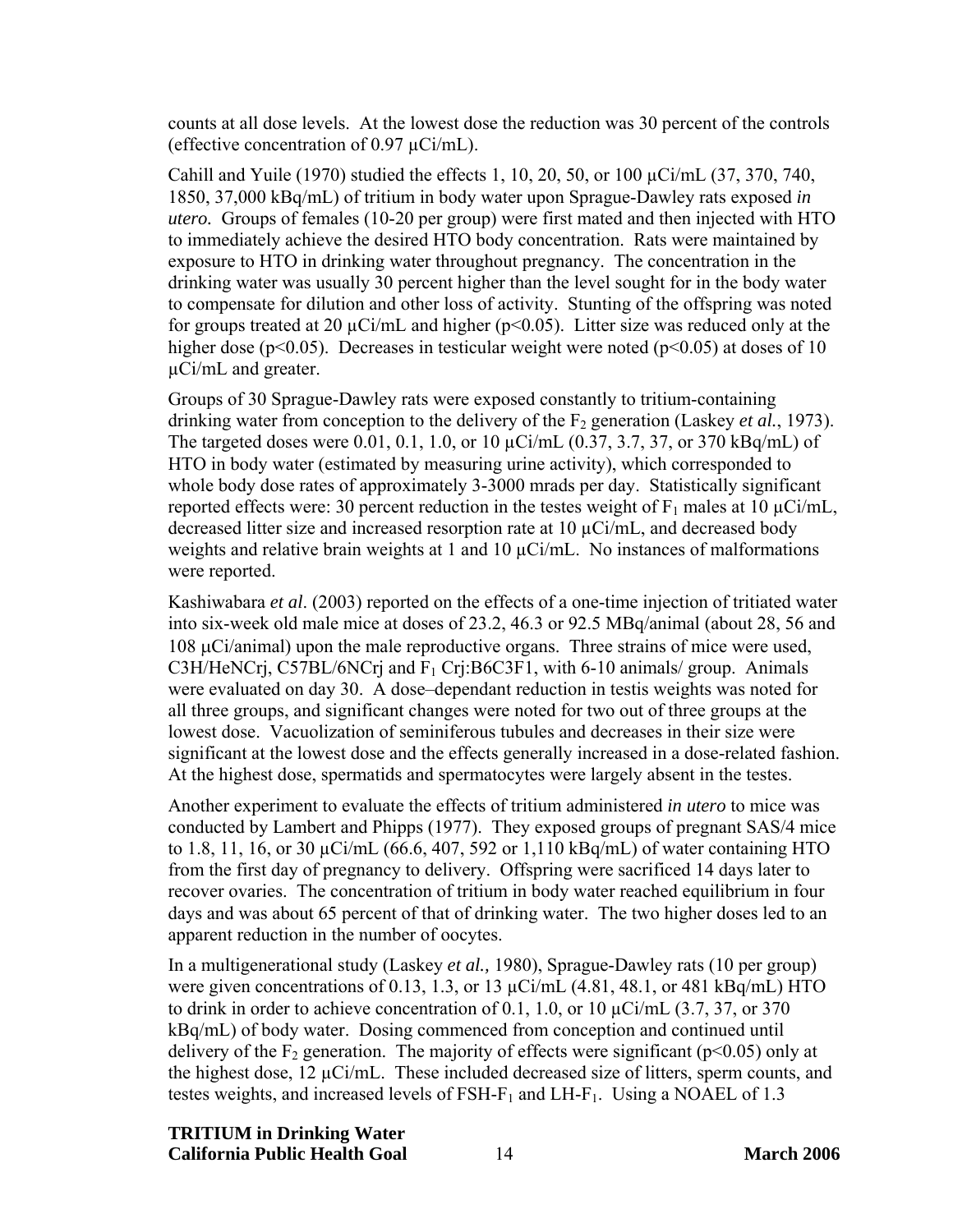<span id="page-21-0"></span>µCi/mL of water, a dose can be estimated, assuming female Sprague-Dawley rats weighed 338 gm and consumed 0.045 L/day chronically (U.S. EPA, 1988), as  $0.17 \times 10^9$ pCi/kg.

Satow *et al*. (1989) evaluated the effects of tritium on germ cells and fertility in ICR mice. Tritiated water, in doses of 46, 92, 184, or 276 μCi/10 g body weight, was injected once into the abdominal cavity of newborn female mice at age 14 days. Two weeks later, after 99 percent of the tritium was excreted, the ovaries were removed and the surviving oocytes were counted. Satow *et al*. (1989) also measured reproductive capacity in a separate group of female mice undergoing the same exposure conditions. After the twoweek clearance period, the mice were mated four times during their lifetime, and the number of offspring was counted. Oocyte survival decreased with increasing dose. There was no statistically significant reduction for the two lower dose levels (46 and 92  $\mu$ Ci/10 g). The results of the reproductive capacity experiments showed significant reductions in the number of offspring for the 184 and 276 μCi/10 g exposure levels. These reductions ranged from about 20 to 60 percent.

Although there is a large volume of data on the sensitivity of female oocytes to the lethal effects of tritium, this information may not be very relevant in predicting human response. Mouse oocytes are estimated to be 30-40-fold more sensitive to the radiolethality produced by tritium and other radioactive sources than human oocytes (Straume and Carsten, 1993).

#### **Chronic Toxicity**

Carsten *et al*. (1989) maintained groups of 20 of each sex of Hale-Stoner Brookhaven mice for a lifetime on plain tap water, equivalent gamma exposure, or HTO drinking water at an activity level of  $3 \mu \text{Ci/mL}$ . No differences in survival were noted among the different groups. Thus, 3 µCi/mL is the NOAEL for HTO. Assuming ingestion of drinking water of 8 mL/day and an average body weight of 35 g, the estimated NOAEL for this study is  $6.85 \times 10^8$  pCi/kg (based on 3,000  $\mu$ Ci/L x 8 mL/day / 0.035 kg).

Balonov *et al*. (1993) evaluated the nonstochastic parameter of average life-span shortening for random-bred rats given 3.7 to 370 kBq/g tritium in water/day. At 3.7 kBq/g-day, lifespan increased by 12 percent over that of controls. At 37 kBq/g-day, the lifespans of the treated and control groups were identical, and at 192 and 370 kBq/g-day, HTO-treated groups had decreased life spans compared to controls by 18 and 33 percent, respectively. Thus, a NOAEL can be identified as  $37 \text{ kBq/g-day}$  (1.4x10<sup>6</sup> pCi/kg-day).

#### **Carcinogenicity**

Balonov *et al*. (1993) reported the results of lifetime exposure studies on rats. Randombred Wistar rats were given tritiated water at levels from 3.7 to 370 kBq/g (0.1 to 10  $\mu$ Ci/g) per day throughout their lifetime. There were 140 animals in the control group and 200 for the experimental groups. This resulted in the following lifetime doses: 0.24, 2.0, 12.5, and 25.3 Gy (24, 200, 1,250, and 2,530 rad). Total frequency of malignant tumors was measured at death. Leukemia, cancer of the lung and mammary glands, skin cancer, and osteosarcomas correlated positively with dose. Lymphosarcomas correlated

#### **TRITIUM in Drinking Water**

**California Public Health Goal** 15 **March 2006**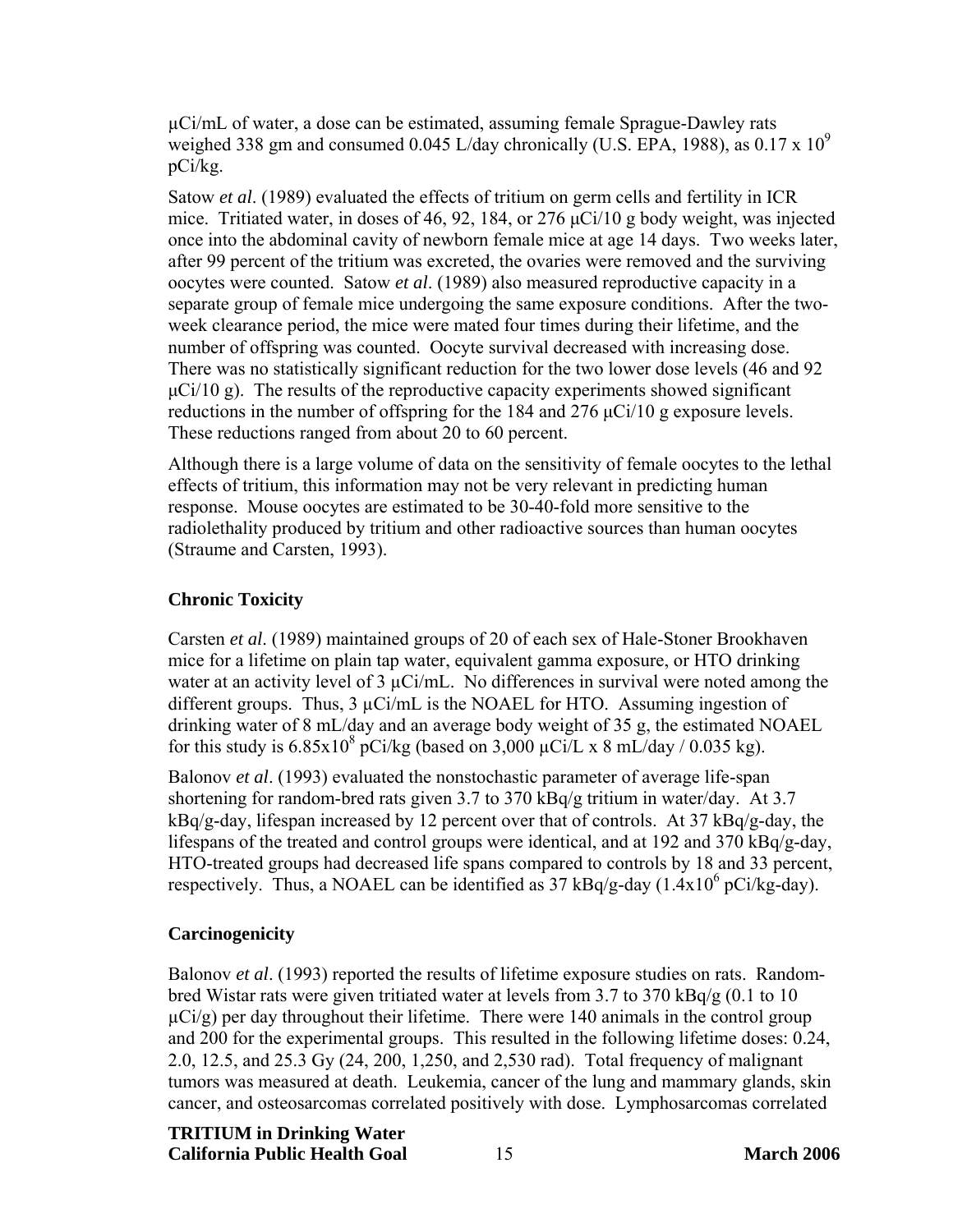<span id="page-22-0"></span>negatively with dose. The frequency of total malignancies exceeded the control levels on the average by a factor of about two, but did not depend on the amount of ingested tritium.

Weanling C57Bl mice were either injected with  $1 \mu$ Ci/ml (37 kBq/mL) of tritiated water or were given that concentration to drink for a lifetime (Mewissen *et al.* 1987). Two additional groups of rats were exposed *in utero* when their mothers were given these doses either by injection or by drinking water. Overall, the incidence of lymphocytic leukemia was significantly increased in both sexes (p<0.05) in all treatment groups over controls, but this was not always the case for the incidence of reticuloendothelial tumors. In general, there was no difference in tumorigenic response between animals injected and those given drinking water. Both tumor types occur at a high rate in this particular mouse strain.

Mewissen and colleagues (1999) conducted a more recent study with the same strain of mice using a protocol similar to that above. In one group newborn mice received one injection of 1  $\mu$ Ci/mL (37 kBq/mL) of tritiated water, in another group newborns received that same concentration in drinking water, and finally, weanling rats received the same concentration in water. Incidence rates of lymphocytic leukemia were significantly elevated in the dosed populations, but no significant elevation of reticulum cell tumors was noted with dosing.

Yin and colleagues (2002) recently investigated the tumorigenicity of tritiated water on male and female C3H/HeN Crj mice. Male and female 12-day old pups (groups of 24- 28) were injected with 0.23, 0.92, or 3.70 MBq/mouse (6.2, 26.7, 99.9 µCi/mouse) and watched only up to 14 months, so as to preclude the observance of excessive numbers of spontaneous tumors. Consistent with other reports noted above, there was a decrease in average life spans at the highest dose. Liver tumors in males were significantly increased in a dose-related manner as follows: controls, 10 percent; 0.23 MBq, 51.8 percent; 0.92 MBq, 68 percent; and 3.70 MBq, 91.7 percent. For females, no increase in liver tumors was noted, but there was an elevated, but not significant increase in ovarian tumors.

# *Toxicological Effects in Humans*

## *Noncarcinogenic Effects*

There have been several anecdotal accounts of death from tritium exposure in humans (NCRP, 1979). In some, death is caused by the destruction of bone marrow cells after incorporating tritium. The estimated doses were very high - over several thousand rem (NCRP, 1979). No dose-response inferences should be made from these studies.

A woman was accidentally exposed to tritiated gas that escaped from glass capillary tubes (Lloyd *et al.*, 1998). She incorporated about 35 GBq (1 Ci) of tritiated water. After several hours of delay, treatment was initiated to reduce the exposure by enhanced fluid intakes and forced diuresis. She was followed for chromosomal aberrations for 11 years. The authors monitored the number of dicentric chromosomes found in lymphocytes, and found that they have fallen over the years with a half-time of 3.3 years. No other significant clinical abnormalities were noted.

#### **TRITIUM in Drinking Water California Public Health Goal** 16 **March 2006**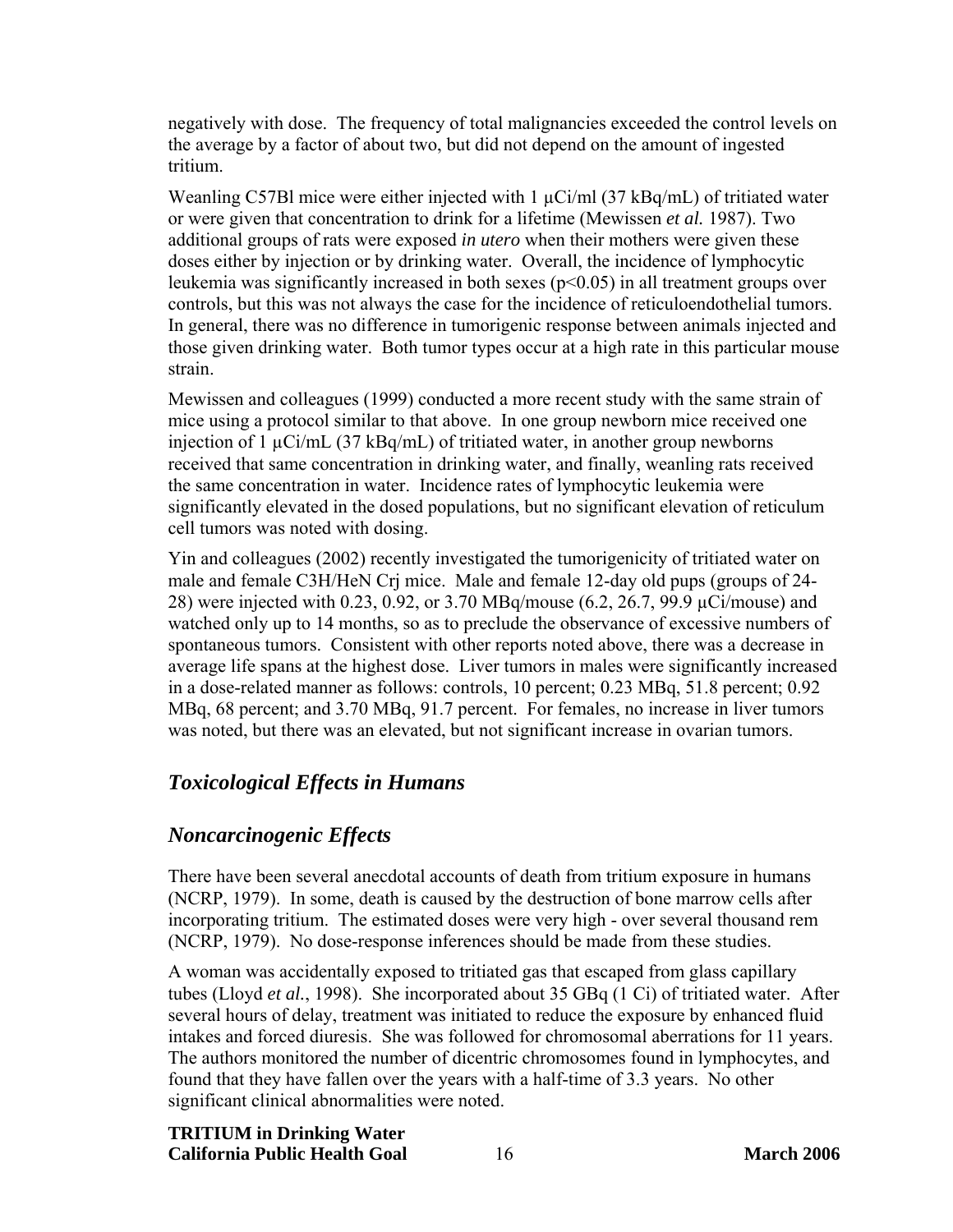<span id="page-23-0"></span>Effects on other common toxicological endpoints in humans (i.e., neurotoxicological, reproductive/developmental, or immunological effects) have not been documented.

# *Carcinogenic Effects*

We found no epidemiological studies of tritium causing cancer in humans. It appears unlikely that tritium in the environment from present sources would produce detectable effects (NCRP, 1979). The carcinogenicity of tritium must be inferred from the amount of ionizing energy absorbed by human tissue from its beta particle emission.

# **DOSE-RESPONSE ASSESSMENT**

# *Noncarcinogenic Effects*

Several studies are available in which both short-term and long-term effects of tritium were evaluated in experimental animals, that are potentially useful for risk assessment. However, the difficulty lies in dose extrapolation. The NOAELs and LOAELs from the animal toxicity studies described above for which doses could be estimated are summarized in Table 8. The table shows that the NOAEL for hemopoietic effects, reproductive and organ weights decreases, and shortening of lifespan occurred in the range of  $10^8 - 10^9$  pCi/kg-day from mostly longer term and multigenerational exposure studies.

Laskey and colleagues (1980) gave Sprague-Dawley rats (10 per group) 0.13, 1.3, or 13  $\mu$ Ci/mL (4.81, 48.1, or 481 kBq/mL) HTO to drink in order to achieve the concentrations of 0.1, 1.0, or 10  $\mu$ Ci/mL (3.7, 37, or 370 kBq/mL) of body water. Dosing commenced from conception and continued until delivery of the  $F_2$  generation. Effects were noted at the highest dose,  $13 \mu \text{Ci/mL}$ , which included decreased size of litters, sperm counts, and testes weights, and increased levels of  $FSH-F_1$  and  $LH-F_1$ . Using a NOAEL of 1.3  $\mu$ Ci/mL of water, a dose can be estimated as 0.17 x 10<sup>9</sup> pCi/kg, assuming female Sprague-Dawley rats weigh 338 g and consume 0.045 L/day of water chronically (U.S. EPA, 1988).

Carsten *et al*. (1989) summarized the results of several studies of the effects of tritium on mice. Mice maintained for a lifetime drinking either normal tap water or HTO at 3 µCi/mL showed no effect of HTO upon their lifespan, compared with controls. Carsten *et al*. also reported somatic and genotoxic effects upon exposure that were non-doserelated: sister-chromatid elevations over controls for concentrations of 3.0 to 30  $\mu$ Ci/mL. They observed a slight reduction in bone marrow stem cells at concentrations of HTO in water of 10  $\mu$ Ci/mL, although the cellularity of the bone marrow remained constant. Overall, the biological significance of these findings is not clear. No life-shortening effects were observed at 6.85 x  $10^8$  pCi/kg-day (2.53 x  $10^7$  Bq/kg-d), which would be the NOAEL.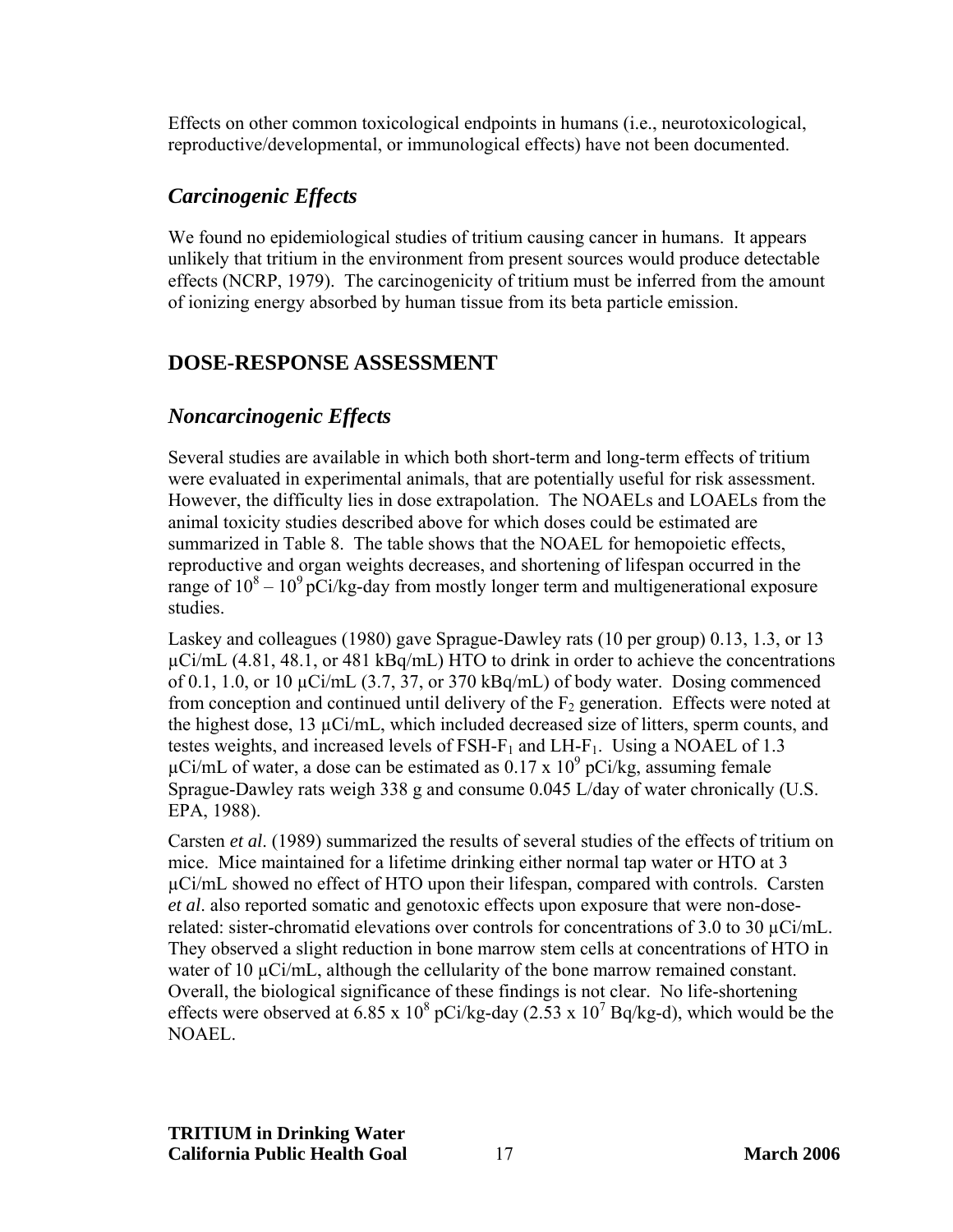| <b>Exposure or</b><br><b>Effect</b> | <b>Doses</b><br>$(pCi/kg-$<br>day)    | <b>NOAEL</b><br>$(pCi/kg-$<br>day) | <b>LOAEL</b><br>$(pCi/kg-$<br>day) | <b>Comment</b>                                                                   | <b>Reference</b>        |
|-------------------------------------|---------------------------------------|------------------------------------|------------------------------------|----------------------------------------------------------------------------------|-------------------------|
| Survival-<br>mice                   | $6.86 \times 10^8$                    | $6.86 \times 10^8$                 |                                    | Assumed daily<br>water intake of 8<br>mL/day and average<br>weight of $0.035$ kg | Carsten et<br>al., 1989 |
| Hemopoietic<br>effects              | $10^8$ to $10^{10}$                   | 10 <sup>9</sup>                    | $10^{10}$                          | Rats and mice                                                                    | Balonov et<br>al., 1993 |
| Survival -<br>rats                  | $10^8$ to $10^{10}$                   | 10 <sup>9</sup>                    | 5.2 x $10^9$                       | 6 month exposure                                                                 | Balonov et<br>al., 1993 |
| Reproductive<br>effects - rats      | $1.7 \times 10^{-7}$<br>$-1.7x10^{9}$ | $1.7 \times 10^8$                  | $1.7 \times 10^{9}$                | 2 generations of<br>dosing                                                       | Laskey et<br>al., 1980  |

<span id="page-24-0"></span>**Table 8. NOAEL and LOAEL Summary** 

Balonov *et al*. (1993) reported the results of several studies evaluating tritium toxicity in mice given a range of doses from 3.7 to 370 kBq/g-day (0.1 to 10  $\mu$ Ci/g-day). A tritiuminduced dose-dependent decrease of hematopoietic cells in mice was noted with continuous ingestion of tritiated water at a dose of 370 kBq/g-day. The number of erythropoietic cells in all life stages was reduced to 50 to 60 percent of the control. This effect was noted in one stem cell colony,  $CFU<sub>s-11</sub>$  as early as five days after the start of dosing, and increased in magnitude with further dosing to day 60. The reduction of number of cells at an intake rate of 3.7 or 37 kBq/g-day was less and there was no clear dose-dependence. In another study, shortening of average lifespan was seen at the same dose. Changes to DNA in hematopoietic tissue were noted at doses above 37 kBq/g-day  $(10<sup>9</sup> pCi/kg-day)$ ). Regardless of whether by chronic or short-term dosing, the most sensitive NOAEL would be about  $10^9$  pCi/kg-day.

# *Carcinogenic Effects*

For tritium, the experimental evidence for carcinogenicity is rather weak. Many animal studies show no increased incidences of tumors over controls, or the evidence is debatable. To optimize the possibility to observe tritium induced tumors, investigators have focused their efforts by administering tritium *in utero* or shortly after birth, yet this approach did not always result in increased tumor incidence. Life-span shortening seen at high doses of tritium described by Balonov *et al.* (1993) and Cahill *et al.* (1975) were associated with decreased tumor incidence when compared with lower doses of tritium exposure. Apparently, animals were not dying from tumors associated with tritium exposure.

We found no human data that specifically address the carcinogenic effects of tritium. There is a wealth of human cancer information on ionizing radiation in general. Hence, U.S. EPA classifies all emitters of ionizing radiation as Group A carcinogens based on

**TRITIUM in Drinking Water California Public Health Goal** 18 **March 2006**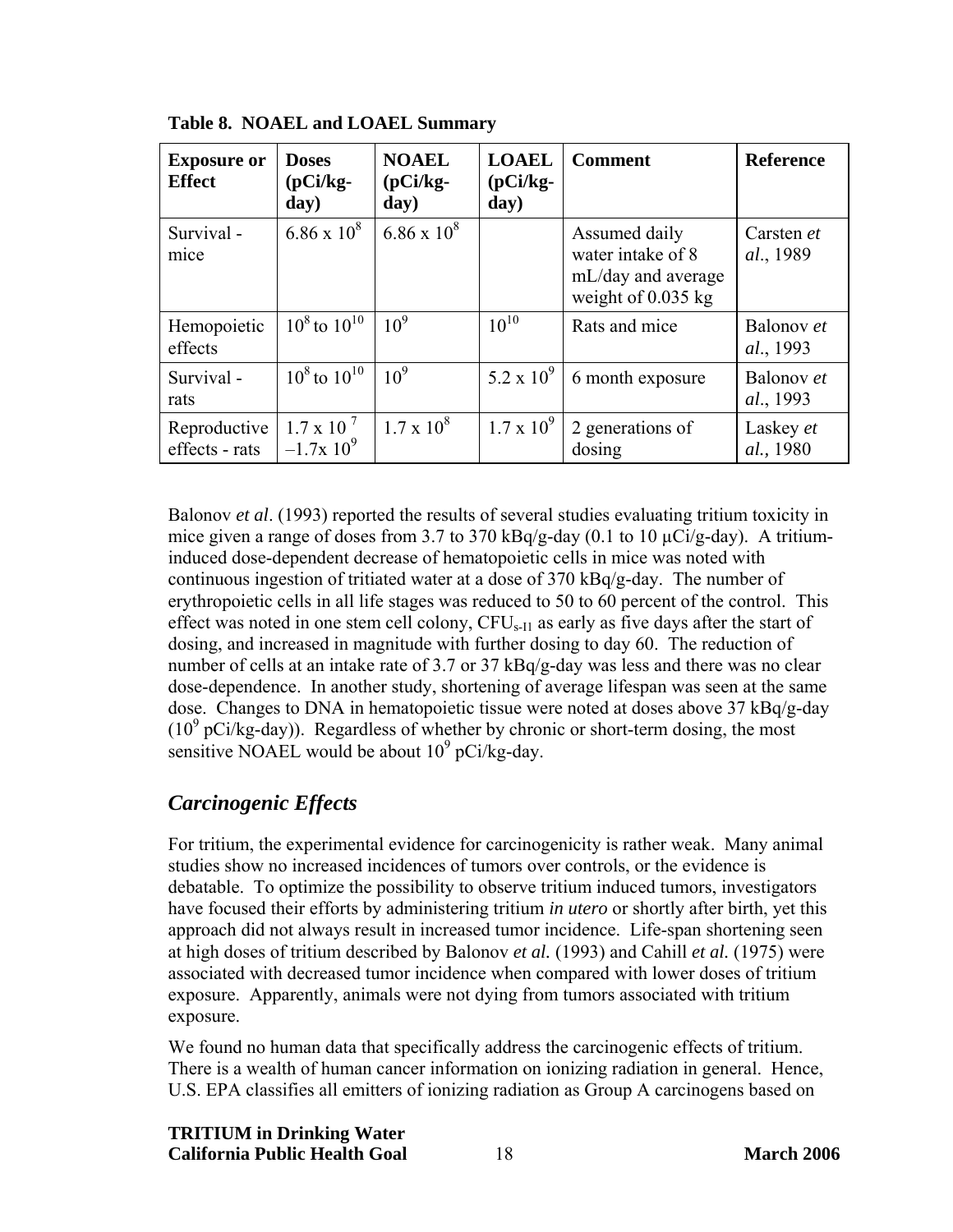sufficient epidemiological evidence. The U.S. EPA also considers agents emitting ionizing radiation to be mutagens and teratogens. In 1999, the U.S. EPA estimated the radiogenic cancer risks from ionizing radiation and calculated the overall mortality and morbidity risk to be about 5.75 x  $10^{-4}$  and 8.46 x  $10^{-4}$  per person-gray, respectively (U.S. EPA, 1999). It should be noted that radionuclides as a class are listed under California's Proposition 65 as Known to the State to Cause Cancer (listing date: July 1, 1989).

More recently, the U.S. EPA developed carcinogenic potencies or risk coefficients for almost all radionuclides including tritium. These risk coefficients are listed in U.S. EPA's Federal Guidance Report No. 13 (U.S. EPA, 1999). These risk coefficients apply to an average member of the public in that estimates of risk are averaged over age and gender distributions of a hypothetical closed population with an unchanging gender ratio whose survival functions and cancer mortality rates are based on the 1989-91 U.S. life table statistics (NCHS, 1997) and U.S. cancer mortality data for the same period (NCHS, 1992, 1993a,b). The U.S. EPA provides mortality and morbidity risk coefficients for each radionuclide and exposure route (inhalation and ingestion of food, water and soil). The five steps in computing the risk coefficients for internal exposure are as follows:

- 1. Lifetime risk per unit absorbed dose at each age: Radiation risk models are used to calculate gender-specific lifetime risks per unit of absorbed dose for 14 cancer sites.
- 2. Absorbed dose rates as a function of time post-acute intake at each age: Agespecific biokinetic models are used to calculate the time-dependent inventories of activity in various regions of the body following acute intake of a unit of radionuclide activity. Six ages are used: 100 days and 1, 5, 10, 15, and 20-25 years.
- 3. Lifetime cancer risk per unit intake at each age: For each cancer site, the genderspecific values of lifetime risk per unit absorbed dose received at each age (from the first step) are used to convert the calculated absorbed dose rates to lifetime cancer risks for acute intake of one unit of activity at each age *xi*.
- 4. Lifetime cancer risk for chronic intake: The U.S. EPA assumed that the concentration of the radionuclide in the environmental medium remains constant and that all persons in the population are exposed throughout their lifetimes.
- 5. Average lifetime cancer risk per unit activity intake: Because a risk coefficient is an expression of the radiogenic cancer risk *per unit activity intake*, the calculated lifetime cancer risk from chronic intake of the environmental medium must be multiplied by the expected lifetime intake.

A more detailed explanation of these five steps is presented in the EPA's Federal Guidance Report No. 13 (U.S. EPA, 1999).

Analyses involving the risk coefficients should be limited to estimation of prospective risks in large existing populations, rather than being applied to specific individuals. In addition, the risk coefficients may not be suitable for assessing the risk to an average individual in an *age-specific* cohort. The U.S. EPA performed all computations of dose and risk using DCAL, a comprehensive biokinetic-dose-risk computational system

#### **TRITIUM in Drinking Water California Public Health Goal** 19 **March 2006**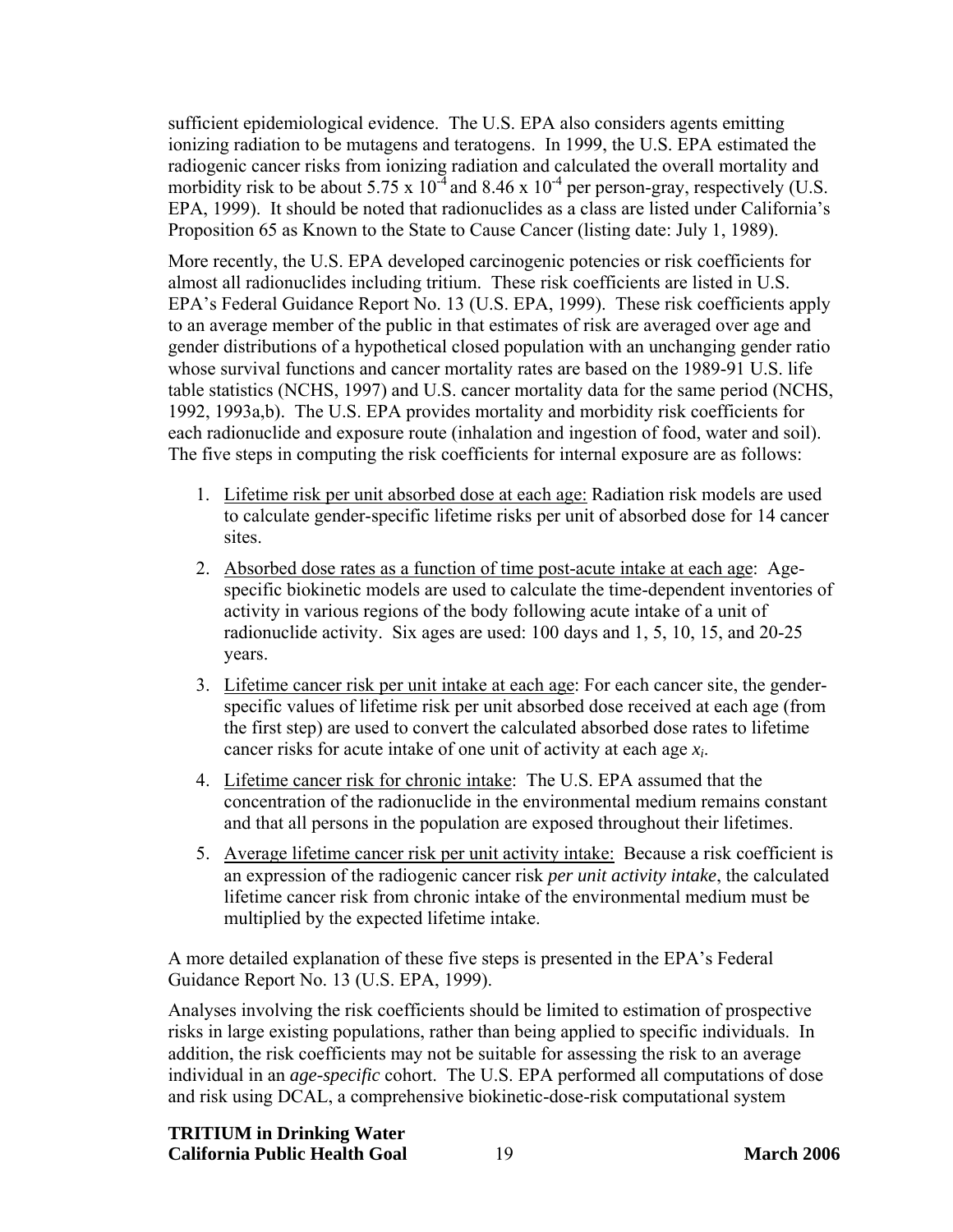designed for radiation dosimetry (U.S. EPA, 1999). DCAL has been extensively tested and has been compared with several widely used solvers for biokinetic models and systems of differential equations. DCAL was used by a task group of the ICRP to derive or check the dose coefficients given in its series of documents on age-specific doses to members of the public from the intakes of radionuclides (ICRP, 1989, 1993, 1995, 1996a,b).

The risk coefficients from the Federal Guidance Report No. 13 for tritium are listed in Table 9 below for the water ingestion exposure route in units of  $Bq^{-1}$  and  $pCi^{-1}$ . The coefficients are for tritiated water, as this would be the most likely chemical form in drinking water. The U.S. EPA lists cancer risk coefficients for organically bound tritium, but this form is more relevant for food ingestion where some fraction of the tritium would be in organic compounds and an additional part in an organic matrix.

The scientific community has been aware for many years of the possibility that low doses of ionizing radiation may result in changes in cells and organisms, which reflects an ability to adapt to the effects of radiation. There is also a suggestion that low doses of ionizing radiation protect against cancer rather than conferring cancer risk (radiation hormesis), based both on experimental results showing adaptive responses and on interpretations of epidemiological studies (UNSCEAR, 1994; NCRP, 2001).

| Radionuclide | <b>Risk Coefficient</b> $^{1}$ (Bq <sup>-1</sup> ) |                        | <sup>'</sup> Risk Coefficient <sup>2</sup> (pCi <sup>-1</sup> ) |                        |
|--------------|----------------------------------------------------|------------------------|-----------------------------------------------------------------|------------------------|
|              | Mortality                                          | Morbidity              | Mortality                                                       | Morbidity              |
| 211          | $9.44 \times 10^{-13}$                             | $1.37 \times 10^{-12}$ | $3.49x10^{-14}$                                                 | $5.07 \times 10^{-14}$ |

**Table 9. Drinking Water Risk Coefficients for Tritium** 

<sup>1</sup> Values taken from U.S. EPA, 1999

<sup>2</sup> Converted from Bq<sup>-1</sup> to pCi<sup>-1</sup> by multiplying by 0.037 Bq/pCi

The United Nations Scientific Committee on the Effects of Atomic Radiation (UNSCEAR, 1994) states that there is substantial evidence that the number of radiationinduced chromosomal aberrations and mutations can be reduced by a small prior conditioning dose in proliferating mammalian cells *in vitro* and *in vivo*. It seems likely that this effect is linked to an increased capacity for DNA repair. While it has been observed under specified and defined conditions, it has not been seen with all cell systems.

UNSCEAR (1994) also states that there is increasing evidence that cellular repair mechanisms are stimulated after radiation-induced damage. There appears to be a similar overlap with regard to the type of DNA damage that induces adaptive responses.

Extensive data from animal experiments with other radionuclides and limited human data provide no evidence to support the view that the adaptive response in cells decreases the incidence of late effects such as cancer induction in humans after low doses (UNSCEAR, 1994). The studies described by Balonov *et al*. (1993), however, indicate a potential adaptive response to the effects of low levels of tritium resulting in increased lifespan

## **TRITIUM in Drinking Water**

**California Public Health Goal** 20 **March 2006**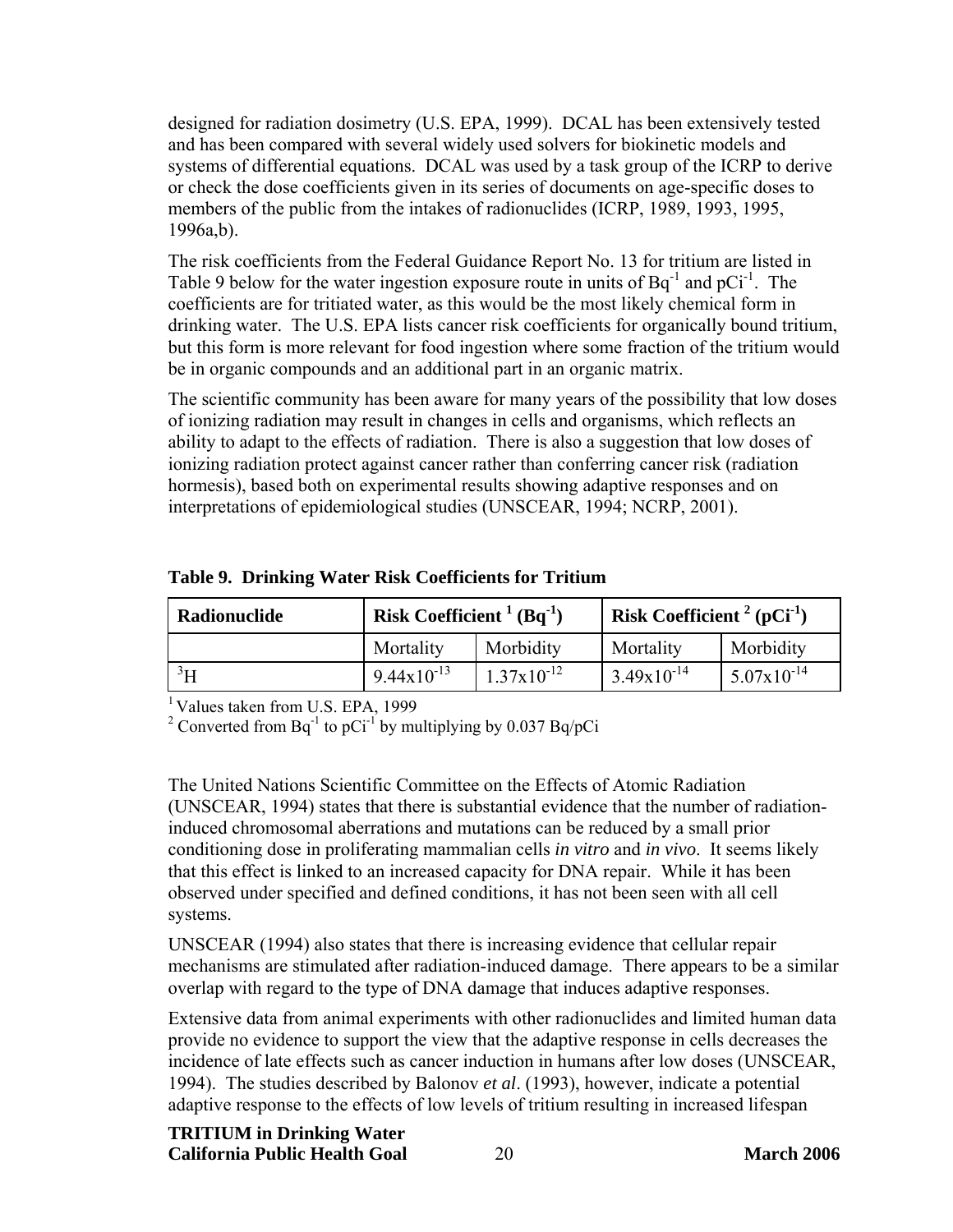<span id="page-27-0"></span>over controls. The National Council on Radiation Protection and Measurements (NCRP, 2001) reviewed the most recent epidemiological evidence and reported that there is no strong support for a hormesis interpretation of the radiation epidemiological literature. Their conclusion was that all epidemiological evidence implicating hormesis was either a statistical anomaly that disappeared as more and better data became available, or was due to confounding factors such as better health for radiation workers. The NCRP also concluded that low-dose cancer studies are equivocal because of the intrinsic limitations in their precision and statistical power. Because of these limitations, there is a danger in over-interpreting either individual negative studies or individual highly-positive studies.

#### **CALCULATION OF PHG**

#### *Noncarcinogenic Effects*

Balonov *et al*. (1993) was selected as the critical study to be used to derive a noncarcinogenic, health-based risk value for tritium exposure by the drinking water route. Balonov *et al.* (1993) compiled the most extensive discussion of long-term tritium studies. They report on several studies in rats and mice given a range of doses of 3.7 to  $370 \text{ kBg/g-day}$ . In one study in mice, a tritium-induced dose-dependent decrease of hematopoietic cells was noted under continuous ingestion of tritiated water at a dose of 370 kBq/g-day. The number of erythropoietic cells in all life stages was reduced to 50 to 60 percent of the control. This effect was noted five days after the start of dosing. The authors reported no reduction in the number of cells at an intake rate of 37 kBq/g-day. In another study, shortening of average lifespan was seen at the same dose. Changes to DNA in hematopoietic tissues were noted at doses above 37 kBq/g-day ( $10^9$  pCi/kg-day). Regardless of whether dosing was short-term or chronic, Balonov *et al.* (1993) results define the most sensitive LOAEL with the highest NOAEL for tritium when compared with other candidate studies for risk assessment. Thus, the NOAEL for risk assessment is selected as  $10^9$  pCi/kg-day.

Estimation of relative source contribution for tritium for non-cancer effects is based on a release scenario, because current exposure levels are far below levels of concern for noncancer effects. Tritium is likely to be released into the environment by spillage into the waters or release into the air of a facility producing or using tritium. Releases of tritium into the air would eventually go to surface water. Tritium would follow irrigation water to plants, then to dairy and meat products. Thus exposures could be comprised of an acute inhalation dose, a short-term exposure in drinking water, then a longer-term exposure from plant and animal uptake, as the tritium moves through the ecosystem. The ratio of exposure from these different sources would depend on the circumstances of a particular release event. It seems to us that drinking water would provide the greatest contribution of tritium to human exposure, but the potential contribution from food and air would also be significant for likely release scenarios. For our purposes, a relative source contribution of 60 percent will be assumed for drinking water.

Thus using the NOAEL of  $10^9$  pCi/kg-day, the public-health protective concentration (C) for noncarcinogenic endpoints can be calculated using the equation below:

**TRITIUM in Drinking Water California Public Health Goal** 21 **March 2006**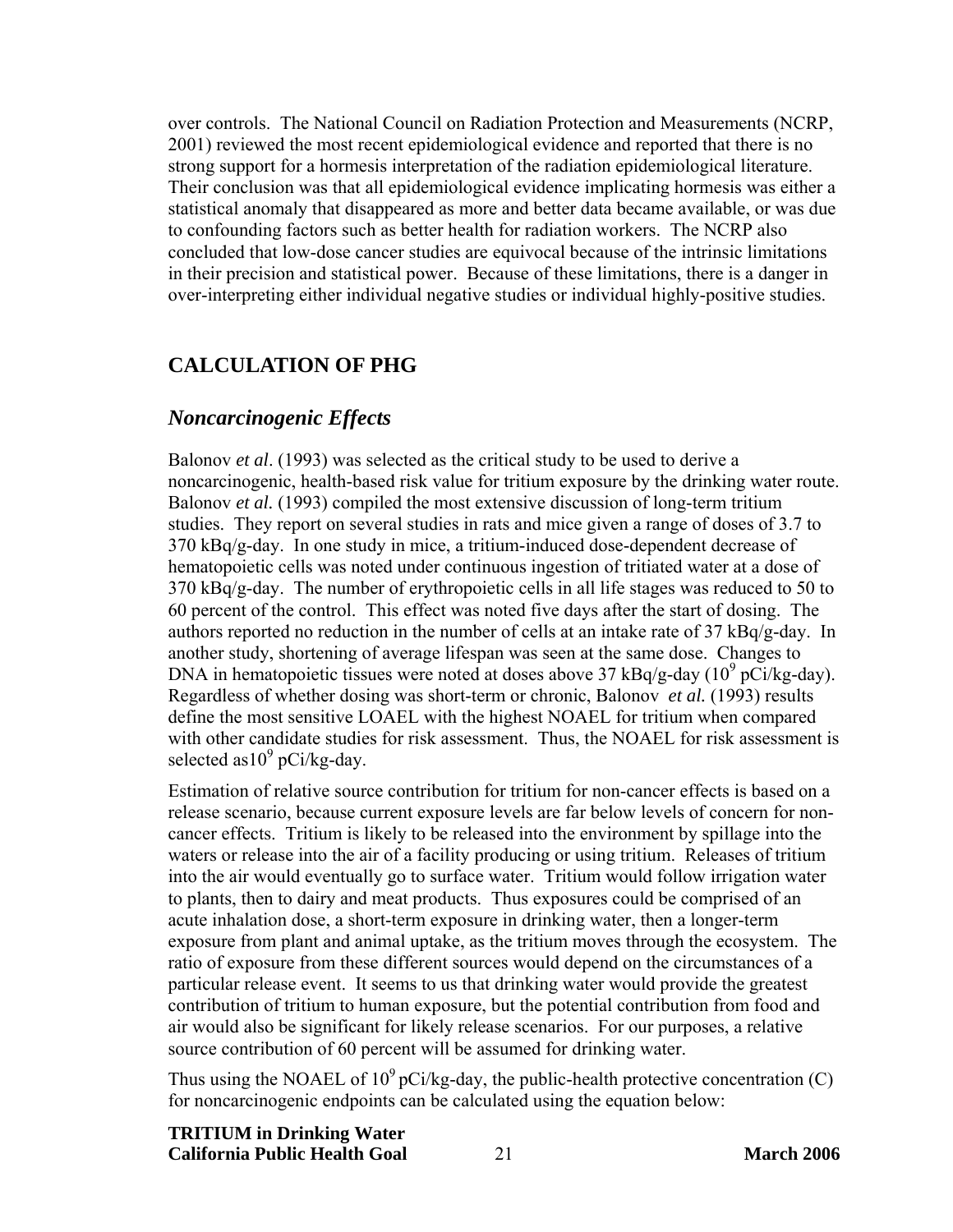<span id="page-28-0"></span>
$$
C = \underline{NOAEL \times BW \times RSC}
$$
  
UF x IR

where,

| $\mathcal{C}$ | health protective concentration in pCi/L;                                                                                                                                                              |
|---------------|--------------------------------------------------------------------------------------------------------------------------------------------------------------------------------------------------------|
| <b>NOAEL</b>  | No Observed Adverse Effect Level $(10^9 \text{ pCi/kg-day})$ ;                                                                                                                                         |
| <b>BW</b>     | body weight in kg, usually 10 kg for a child or 70 kg for an adult;                                                                                                                                    |
| <b>RSC</b>    | relative source contribution of water to total exposure to the<br>contaminant (estimated as 0.6 for this analysis);                                                                                    |
| $U$ F         | combined uncertainty factors, which may include factors of 10 for<br>intraspecies extrapolation, for human variability, for a subchronic<br>to chronic extrapolation, or other aspects of uncertainty; |
| <b>IR</b>     | drinking water ingestion rate, a default of 1 L/day for a child and 2<br>$L/day$ for an adult.                                                                                                         |

a combined UF of 100 is chosen, which includes factors of 10 for intra- and interspecies extrapolation. Thus a non-cancer health-protective concentration for a 10-kg infant (1 year old) can be estimated as:

C = 
$$
\frac{10^9 \text{ pCi/kg-d x 10 kg x 0.6}}{100 \text{ x 1 L/day}} = 6 \text{ x } 10^7 \text{ pCi/L}
$$

For an adult (chronic) exposure,

C = 
$$
\frac{10^9 \text{ pCi/kg-d x 70 kg x 0.6}}{100 \text{ x 2 L/day}} = 2.1 \text{ x } 10^8 \text{ pCi/L}
$$

As shown, the infant and adult health protective concentrations (C) for tritium based on non-cancer endpoints from the long-term tritium studies described by Balonov *et al*. (1993) would be 6 x 10<sup>7</sup> pCi/L and 2.1 x 10<sup>8</sup> pCi/L, respectively.

#### *Carcinogenic Effects*

The U.S. EPA (1999) has determined a cancer coefficient for tritium of  $5.07 \times 10^{-14}$ /pCi using the DCAL model dose estimates and modeling the response with the linearized multistage model. The health-protective concentration, C (in pCi/L), for tritium in drinking water, corresponding to a *de minimis* cancer morbidity risk of one in a million, is calculated as in the following equation:

$$
C = \frac{R}{\text{EP } x \text{ CRC } x \text{ WC}}
$$

**TRITIUM in Drinking Water California Public Health Goal** 22 **March 2006**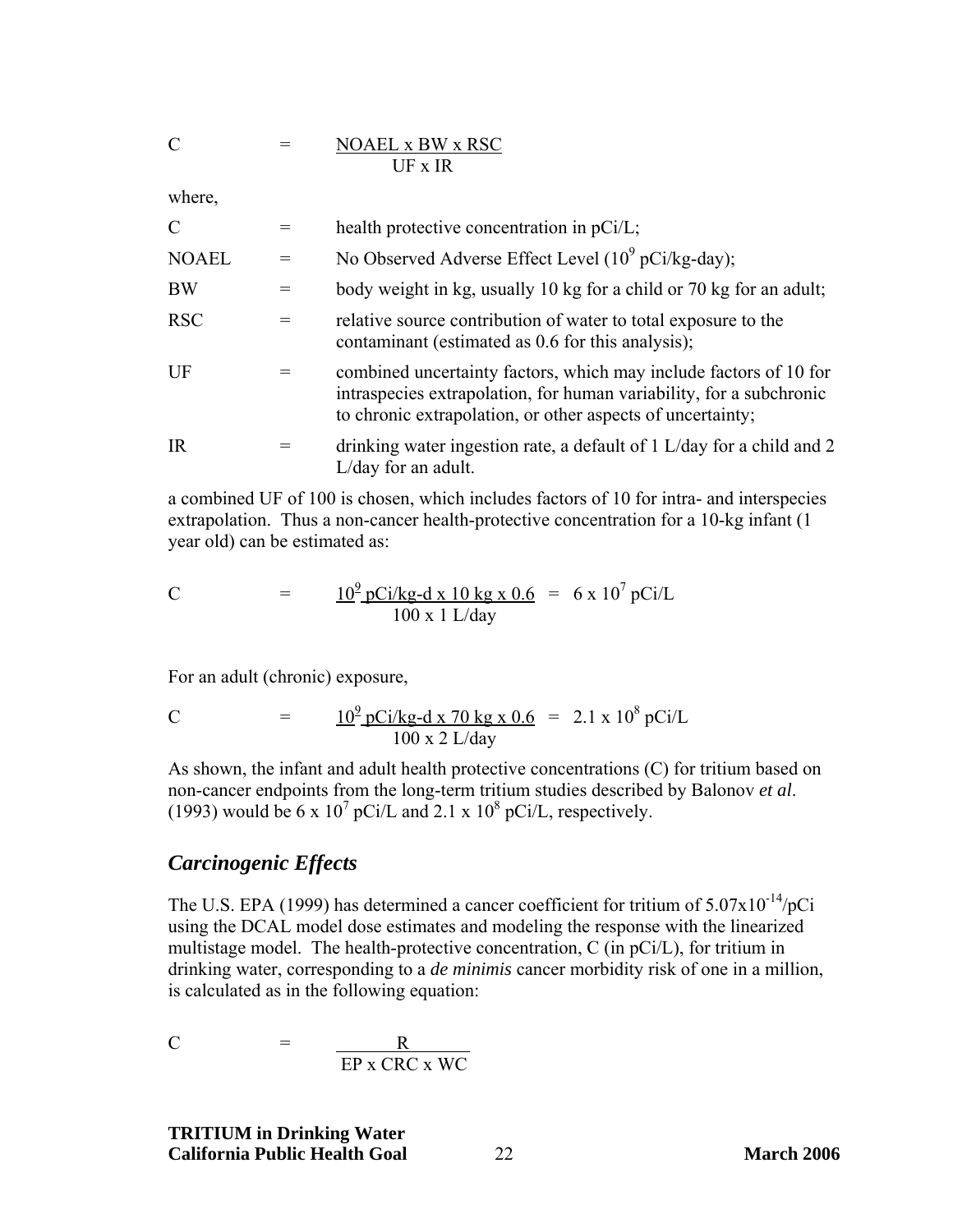<span id="page-29-0"></span>where:

| R          |         | <i>de minimis</i> cancer risk of one in a million;     |
|------------|---------|--------------------------------------------------------|
| EP         | $=$     | exposure period of 70 years (25,568 days);             |
| <b>CRC</b> | $=$     | cancer risk coefficient $(5.07 \times 10^{-14}/pCi)$ ; |
| WC.        | $=$ $-$ | drinking water ingestion rate $(2 L/day)$ .            |

Thus,

C = 
$$
\frac{1 \times 10^{-6}}{25,568 \text{ d} \times 5.07 \times 10^{-14} / p\text{Ci} \times 2 \text{ L/d}}
$$
 = 387 pCi/L = 400 pCi/L (rounded)

The drinking water concentration of tritium resulting in an estimated 1 in a million lifetime cancer morbidity risk is 400 pCi /L. This calculated health-protective concentration based on carcinogenic risks is lower and more health-protective than the concentrations developed for noncarcinogenic effects of 6 x  $10^7$  pCi/L and 2.1 x  $10^8$ pCi/L, for infants and adults, respectively. Therefore, the PHG has been set at 400 pCi/L, based on cancer risk.

#### **RISK CHARACTERIZATION**

The primary sources of uncertainty in the development of the PHG for tritium in drinking water include some of the general issues of uncertainty in any risk assessment, particularly dose-response modeling and estimation of exposures. In the case of tritium, in view of its weak evidence for carcinogenicity based on animal studies and no human information, it is to assume that tritium is a human carcinogen solely on its radioactive properties. A substantial body of information exists on the carcinogenic effects of radionuclides on human subjects. Thus, U.S. EPA feels it is appropriate to consider all radionuclides as potential carcinogens. U.S. EPA and other entities have developed and are perfecting models to estimate human body exposures to radionuclides; the recent reassessment decreases the uncertainty of the estimations.

The PHG for tritium of 400 pCi /L was based on the carcinogenic potency of  $5.07 \times 10^{-14}$ per pCi developed by U.S. EPA (1999) and an assumed *de minimis* excess individual cancer risk level of  $10^{-6}$ . The corresponding tritium concentrations in water for cancer risks of  $10^{-5}$  or  $10^{-4}$  are 4,000 pCi/L and 40,000 pCi/L, respectively. No additional assumptions are needed with respect to the use of an RSC for tritium. The U.S. EPA's risk value is specific for the intake of tritium from drinking water only.

A non-cancer public health-protective concentration is provided for perspective, although this value is so large, compared to the cancer-based value, that it is largely irrelevant for public health protection. Also, the derivation of this value from the endpoints of changes in lifespan and hematopoietic tissues in the chronic mouse study reported by Balonov *et al.* (1993) must be considered highly uncertain. The estimation of a relative source

# **TRITIUM in Drinking Water**

**California Public Health Goal** 23 **March 2006**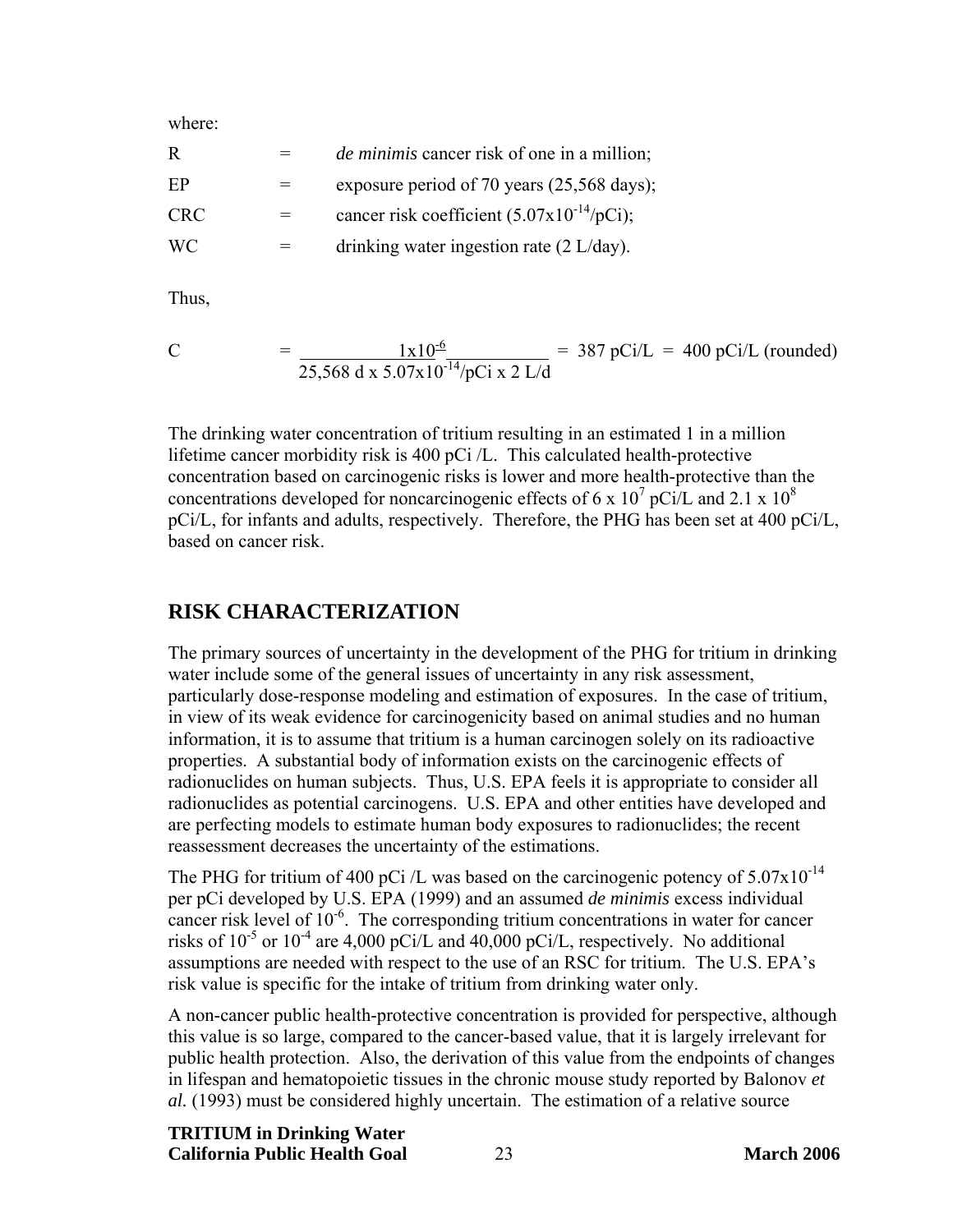<span id="page-30-0"></span>contribution of 0.6 is similarly uncertain, but values anywhere within the default range of 0.2 to 0.8 are unlikely to be of public health significance.

The federal MCL of 20,000 pCi/L was developed based on the 4 mrem assumed to be an acceptable level of exposure to beta/photon emitters, and is not based on analytical or Best Available Technology (BAT) limitations. The 4 mrem standard was applied to all beta/photon emitters and represents the absorbed dose of radiation. U.S. EPA (1990) estimated that consumption of 4 mrem of alpha particle and photon emitters in drinking water over a lifetime may result in an individual cancer risk of  $5.6 \times 10^{-5}$ . The current tritium MCL of 20,000 pCi/L falls within the U.S. EPA risk goal range of  $10^{-4}$  to  $10^{-6}$  for radionuclides (U.S. EPA, 2000).

# **OTHER REGULATORY STANDARDS**

As early as 1928, both the international and U.S. radiation protection community established agencies to ensure the safe use of ionizing radiation. These agencies are now called the International Commission on Radiological Protection (ICRP) and the National Council on Radiation Protection and Measurements (NCRP).

The NCRP was chartered by the U.S. Congress to (1) disseminate information of public interest and recommend radiation levels to protect the public, (2) support cooperation among organizations concerned with radiation protection, (3) develop basic concepts about radiation protection, and (4) cooperate with the ICRP. Even though the NCRP is a nongovernmental organization, it guides the establishment of federal radiation policies, requirements, and statutes. Based on the recommendation of the NCRP, the U.S. EPA sets radiation protection policy and guidance for all of the federal governmental agencies and state cooperating radiation safety programs.

The federal government has several different agencies that regulate the safe use of radioactive material. The Nuclear Regulatory Commission (NRC) regulates commercial power reactors, research and test reactors, nuclear fuel cycle facilities, and the transport, storage, and disposal of nuclear materials and waste. The U.S. EPA regulates the individual radiation dose for the nuclear fuel cycle, the level of radionuclides emitted to the air and in drinking water, along with residual levels of radiation at uranium and thorium mills, and the release of radionuclides from high-level waste disposal facilities. The Food and Drug Administration (FDA) develops standards for equipment that emits ionizing radiation, and the Department of Transportation (DOT), in conjunction with the NRC, regulates the transport of radioactive material. All these agencies follow the recommendations of the NCRP.

Table 10 summarizes the international and national guidelines and standards pertinent to human exposure to ionizing radiation and tritium. These include the guidelines from the ICRP and NCRP, relevant federal standards from the NRC, U.S. EPA, and the DOT. Almost all state regulations and guidance incorporate the U.S. EPA MCL.

The U.S. EPA promulgated Maximum Contaminant Levels (MCLs) for tritium and other radionuclides in community water supplies in their 1976 National Interim Primary Drinking Water Regulation. For most of the beta/photon radionuclides, the MCL was that concentration in water that yielded 4 mrem/year to the total body or any given

#### **TRITIUM in Drinking Water**

**California Public Health Goal** 24 **March 2006**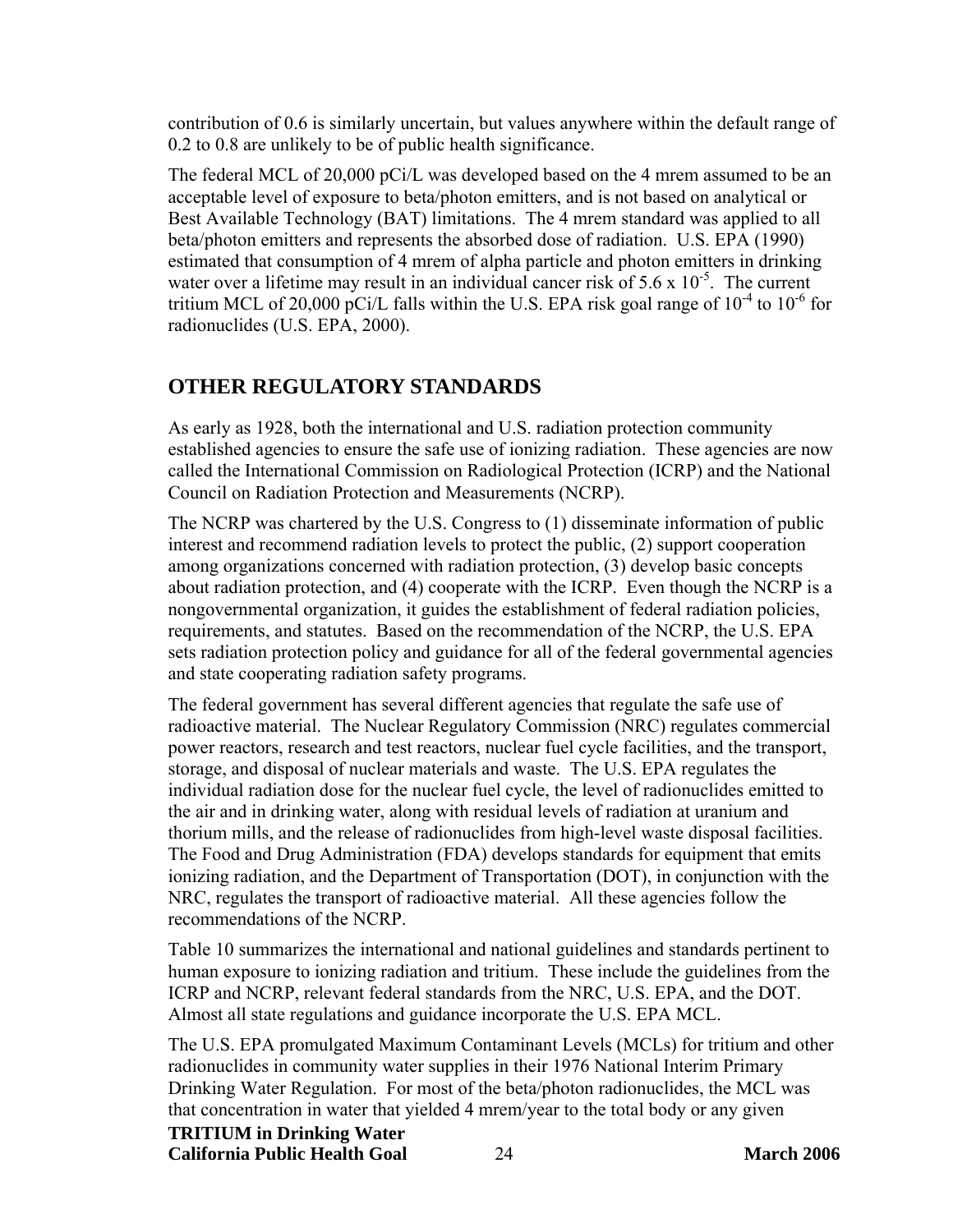internal organ based on the dose conversion factors at the time (NBS Handbook 69) and assuming a drinking water rate of 2 L/day. For tritium, U.S. EPA set a separate MCL of 20,000 pCi/L because the gross beta screening methodology does not account for tritium. Tritium as water vapor is lost in the analysis.

In 1991, the U.S. EPA proposed new MCLs for all beta/photon emitters based on newer dosimetry. They based the MCLs on a 4 mrem/year effective dose equivalent using the RADRISK Computer Code and a 2 L/day drinking water rate. The proposed rule was never implemented.

In 2000, the U.S. EPA finalized their rule for drinking water. For tritium the MCL remains at 20,000 pCi/L because updated dosimetry and risk levels yielded similar concentrations. This MCL is scheduled to be reviewed in the next two to three years for risk management issues.

| Agency      | <b>Description</b>                                         | <b>Guideline or</b>    |
|-------------|------------------------------------------------------------|------------------------|
|             |                                                            | <b>Regulation</b>      |
| <b>ICRP</b> | Guideline dose for the protection of individuals in        | 100 mrem/year          |
|             | the general public                                         |                        |
| <b>NCRP</b> | Guideline dose for the protection of individuals in        | 100 mrem/year          |
|             | the general public                                         |                        |
| <b>NCRP</b> | Guideline dose for any individual radiation source         | 10 mrem/year           |
|             | or practice                                                |                        |
| <b>NRC</b>  | <b>Regulation</b> for the protection of individuals in the | 100 mrem/year          |
|             | general public                                             | $(10 \text{ CFR } 20)$ |
| <b>NRC</b>  | <b>Regulation</b> for the protection of individuals in the | 25 mrem/year           |
|             | general public from Low-level Radioactive Waste            | $(10 \text{ CFR } 61)$ |
|             | <b>Disposal Facilities</b>                                 |                        |
| <b>NRC</b>  | <b>Regulation</b> for the protection of the general public | 25 mrem/year           |
|             | from Decommissioned Facilities                             | $(10 \text{ CFR } 20)$ |
| U.S. EPA    | <b>Regulation</b> for safe drinking water concentrations.  | tritium                |
|             | Maximum Contaminant Level in community water               | $20,000 \text{ pCi/L}$ |
|             | systems                                                    | (40 CFR 141)           |
| <b>DOT</b>  | <b>Regulation</b> for transport in normally occupied       | 2 mrem/hour            |
|             | space.                                                     | (49 CFR 173)           |

**Table 10. Relevant Radiation Protection Guidelines and Regulations**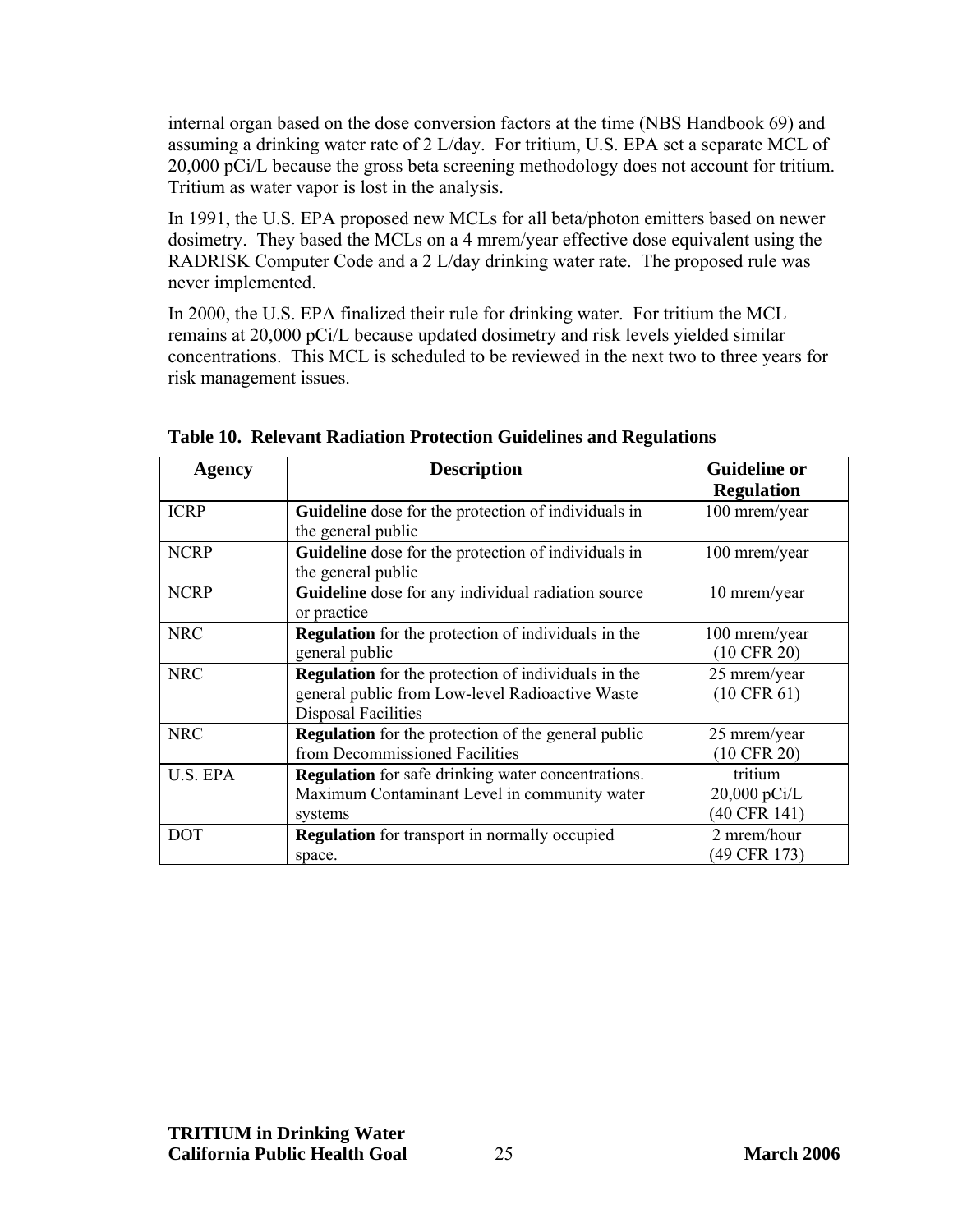# <span id="page-32-0"></span>**REFERENCES**

Balonov MI, Muksinova KN, Mushkacheva GS (1993). Tritium radiological effects in mammals: review of experience of the last decade in Russia*.* Health Physics 65(6):713- 726.

Butler HL, LeRoy JH (1965). Observations of the biological half life of tritium. Health Physics 11:283.

Cahill DF, Wright JF, Godbold JH, Ward JM, Laskey JW, Tompkins EA (1975a). Neoplastic and life-span effects of chronic exposure to tritium. 1. Effects on adult rats exposed during pregnancy. J Nat Canc Inst 55(2):371-374.

Cahill DF, Wright JF, Godbold JH, Ward JM, Laskey JW, Tompkins EA (1975b). Neoplastic and life-span of chronic exposure to tritium: 2. Rats exposed in utero. J Nat Canc Inst 55(5):1165-1169.

Cahill DF, Yuile CL (1970). Tritium: Some effects of continuous exposure in utero on mammalian development. Radiat Res 44:727-737.

Carsten AL, Benz RD, Hughes WP, Ichimasa Y, Ikushima T, Tesudka H (1989). Summary update of the Brookhaven tritium toxicity program with emphasis on recent cytogenetic and life-shortening studies. In: Tritium Radiobiology and Health Physics, Okada S, ed. Proceedings of the third Japan-U.S. Workshop, Institute of Plasma Physics, Nagoya University. Report No. IPPJ-REV-3:239-250.

CCR (2002). Code of California Regulations Title 22, Div 4, Chap 15, Article 5, Section 64443.

DHS (2002). Drinking Water Monitoring Overview. Department of Health Services, Sacramento, CA. Accessed at:

www.dhs.ca.gov/ps/ddwem/chemicals/monitoring/results94-01.htm.

Dobson HL, Kwan TC (1976). The RBE of tritium radiation measure in mouse oocytes: Increase at low exposure levels. Radiat Res 66:615-625.

ICRP (1979). Limits of intakes of radionuclides by workers. International Commission on Radiological Protection Publ 30 Part 1. Ann ICRP 2(3/4):1-116.

ICRP (1989). Age-dependent doses to members of the public from intake of radionuclides. Part 1. International Commission on Radiological Protection Publ 56. Ann ICRP 20(2):1-122.

ICRP (1993). Age-dependent doses to members of the public from intake of radionuclides: Part 2. International Commission on Radiological Protection Publ 67. Ann ICRP 23(3/4):1-167.

ICRP (1995a). Age-dependent doses to members of the public from intake of radionuclides: Part 3. International Commission on Radiological Protection Publ 69. Ann ICRP 25:1-74.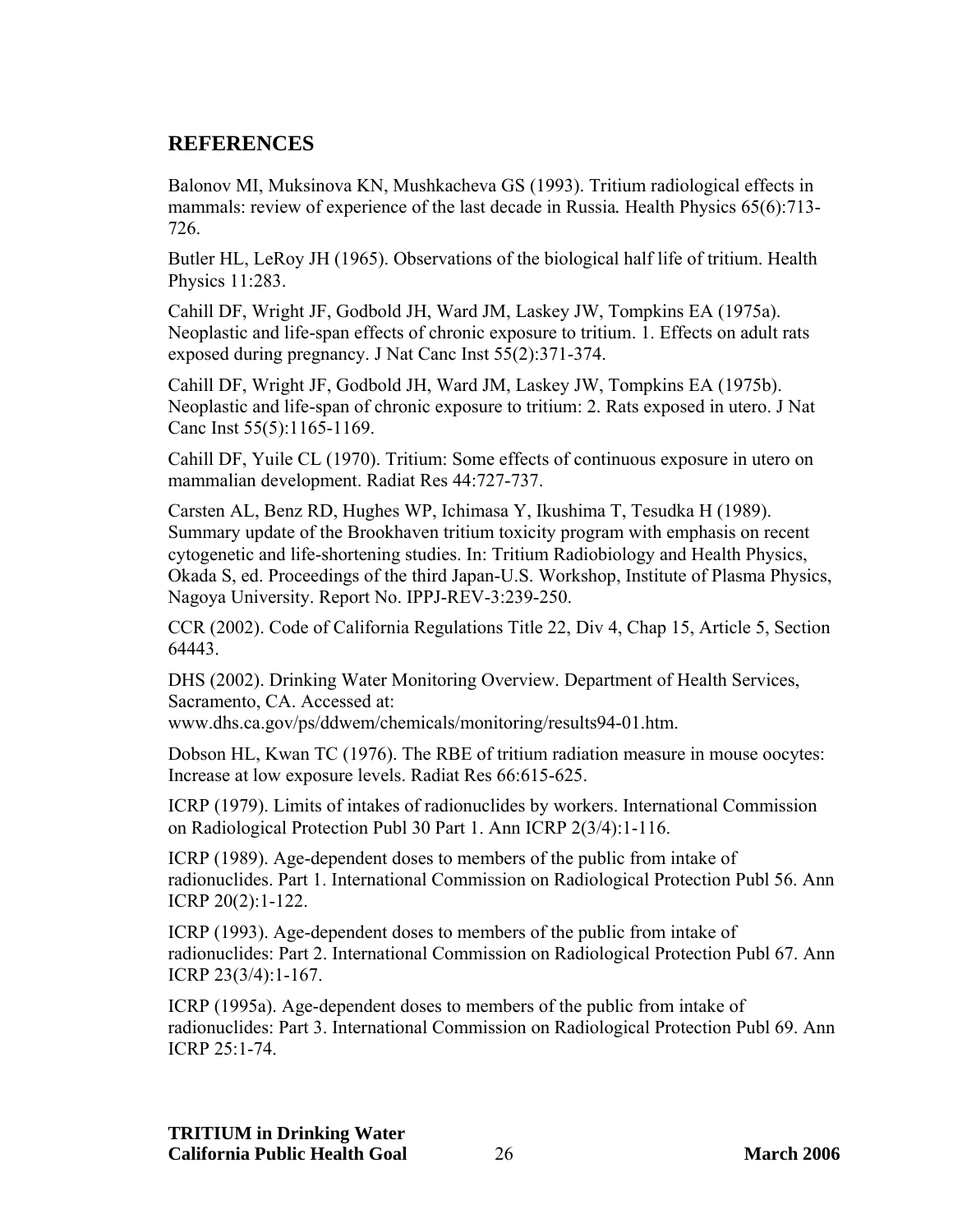ICRP (1995b). Age-dependent doses to members of the public from intake of radionuclides: Part 4 Inhalation dose coefficients. International Commission on Radiological Protection Publ 71. Ann ICRP 25(3/4).

ICRP (1996). Age-dependent doses to members of the public from intake of radionuclides: Part 5 Compilation of ingestion and inhalation does coefficients. International Commission on Radiological Protection Publ 72. Ann ICRP 26(1):1-91.

ICRP (1999). Protection of the public in situations of prolonged radiation exposure. International Commission on Radiological Protection. Publ 82. Annals ICRP 29(1-2)

Jones HG, Lambert BE (1964). Radiation hazard to workers using tritiated luminous compounds, Report No. CONF-448-16. NTIS.

Kashiwabara S, Kahimoto N, Sanoh S, Uesaka T, Katoh O, Watanabe H (2003). Damage of the mouse testis by tritiated water and  $137$ Cs-γ-rays. Hiroshima J Med Sci 52(3):53-58.

Lambert BE, Clifton RJ (1968). Radiation doses resulting from the ingestion of tritiated thymidine by the rat. Health Physics 15:3.

Lambert, BE, Phipps ML (1977). Some effects of irradiation of mice in utero with tritiated compounds. Cur Top Radiat Res Quart 12:197-211.

Lloyd, DC, Moquest JE, Oram S, Edwards AA, Lucas JN (1998). Accidental intake of tritiated water: a cytogenetic follow-up case on translocation stability and dose reconstruction. Int J Radiat Biol 73(5):543-547.

Luykx F, Fraser G (1986). Radiation Protection Dosimetry 16(1/2):31-36.

McKone TF, Brand KP (1997). Environmental health risk assessment for tritium releases at the National Tritium Labeling Facility at Lawrence Berkeley National Laboratory. University of California, Berkeley, CA. LBL-37760, UC-2000.

Mailes JB, Carsten AL, Benz RD (1987). Cytogenetic analysis of mouse metaphase II oocytes following exposure to tritiated water. Rad Res 111:438-444.

Mewissen DJ, Rust JH, Rust J (1987). Incidence comparative des tumeurs reticuloendotheliales chez les souris C57B1 apres exposition a l'eau tritiee. [Comparative incidence of reticuloendothelial tumors in C57B1 mice after exposure to tritiated water]. CR Soc Biol 181:439-444. {French}

Mewissen DJ, Rust JH, Ugarte A, Haren DJ (1999). Time sequence of cancer occurrence. Implications in low level radiation risk assessment. CR Acad Sci, Science de la vie. 322:183-196.

Moghissi AA, Carter MW, Lieberman R (1971). Long term evaluation of the biological half-life of tritium. Health Physics 21:57.

NCHS (1997). U.S. Decennial Life Tables for 1989-91. Vol. 1, No. 1. DCDHS, PHS-98- 1150-1. National Center for Health Statistics: United States Life Tables. Public Health Service, Washington, DC.

NCR (2001). Evaluation of the Linear-Nonthreshold Dose-Response Model for Ionizing Radiation. National Council on Radiation Protection and Measurements. Washington, DC. Report No. 136.

**TRITIUM in Drinking Water California Public Health Goal** 27 **March 2006**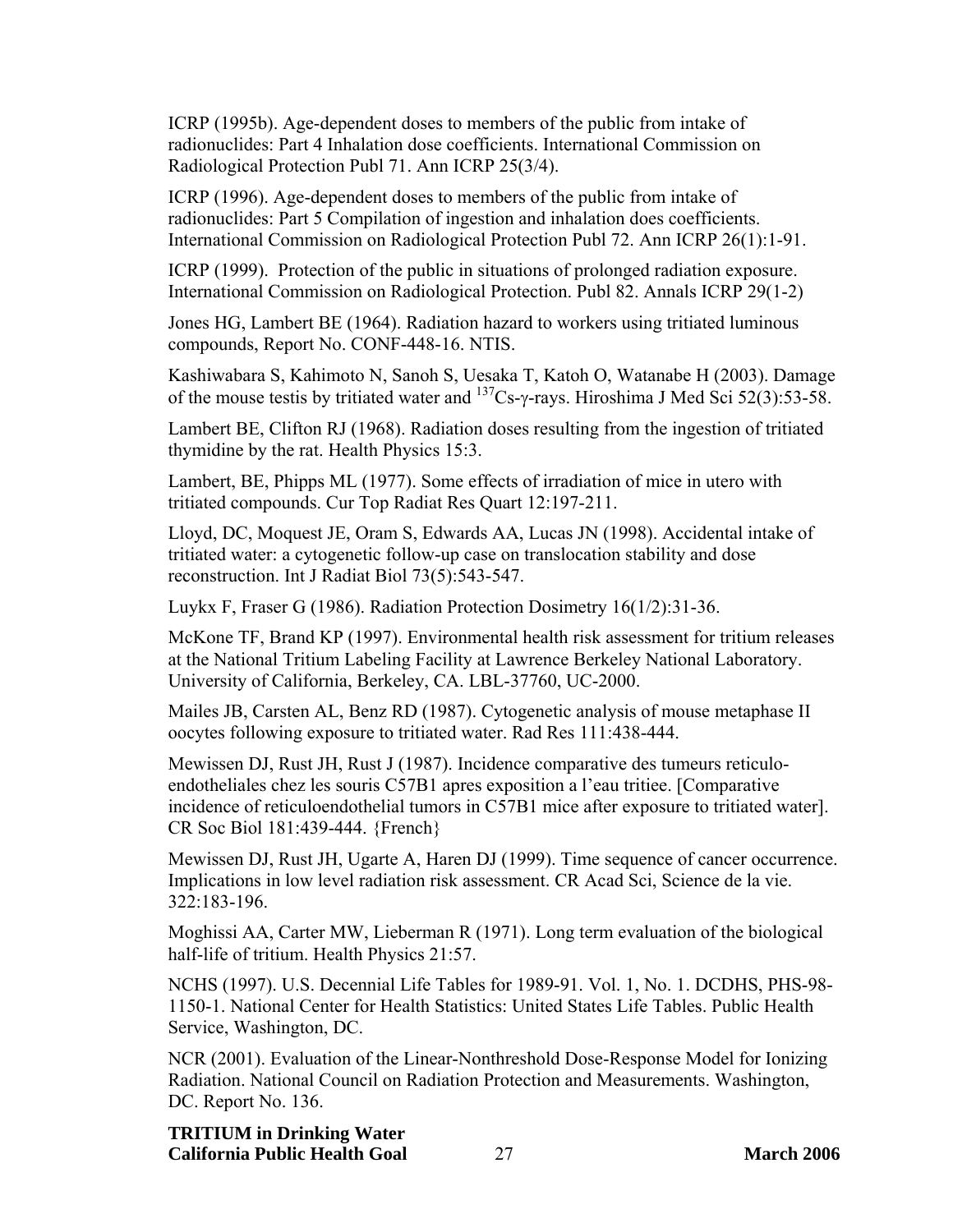NCRP (1979). Tritium in the Environment. National Council on Radiation Protection and Measurements, Washington, DC. Report No. 62.

Okada S, Momoshima N (1993). Overview of tritium: characteristics, sources, and problems*.* Health Physics 65(6):595-609.

PNL (2002a). Hanford site environmental report for calendar year 1994. Pacific Northwest Laboratory, Hanford, WA. Accessed at: [www.pnl.gov/env/Food\\_2.html.](www.pnl.gov/env/Food_2.html.)

PNL (2002b). Food and farm surveillance. Pacific Northwest Laboratory, Hanford, WA. Accessed at: [www.pnl.gov/env/Food\\_and\\_Farm\\_Products.html.](www.pnl.gov/env/Food_and_Farm_Products.html.) 

Satow Y, Homi H, Ohtaki K, Nakamura N (1989). Effects of tritiated water on germ cells and fertility – A comparative study with tritium simulation using oocyte death of mouse newborns as index. Int J Radiat Biol 56(3):293-9.

SC&A (1995). Waste classification schemes and their applicability to cleanup waste. Prepared for the U.S. EPA Office of Radiation and Indoor Air by S. Cohen and Associates, McLean, VA. EPA Contract No. 68D20155, WA 3-9. March 31, 1995.

Smith H (1986). Transformation and conversion of tritium in mammals. Radiat Prot Dosim 16:135-136.

U.S. EPA (1988). Recommendations for and Documentation of Biological Values for Use in Risk Assessment. U.S. Environmental Protection Agency, Washington, DC. EPA 600-6-87-008.

U.S. EPA (1994). Estimating radiogenic cancer risk. U.S. Environmental Protection Agency, Washington, DC. EPA 402-R-93-076.

U.S. EPA (1994). Estimating radiogenic cancer risk. U.S. Environmental Protection Agency, Washington, DC. EPA 402-R-93-076.

U.S. EPA (1999). Cancer Risk Coefficients for Environmental Exposures to Radionuclides. Federal Guidance Report No. 13, U.S. Environmental Protection Agency, Washington, DC. September 1999. EPA 402-R-99-001. Accessed at: <http://www.epa.gov/radiation/federal/docs/fgr13.pdf>

U.S. EPA (2000). National Primary Drinking Water Regulations. Notice of Data Availability. Proposed Rule. 40 CFR Parts 141, and 142. Federal Register Vol 65, No. 78:76707-76753. Friday, April 21, 2000.

U.S. EPA (2002a). Environmental Radiation Data Report 96. U.S. Environmental Protection Agency. Accessed at:[www.epa.gov/narel/erd96.](http://www.epa.gov/narel/erd96)

U.S. EPA (2002b). Environmental Radiation Data Report 97. U.S. Environmental Protection Agency. Accessed at: [www.epa.gov/narel/erd97.](http://www.epa.gov/narel/erd97)

U.S. EPA (2002c). Environmental Radiation Data Report 98. U.S. Environmental Protection Agency, Accessed at: [www.epa.gov/narel/erd98.](http://www.epa.gov/narel/erd98)

U.S. EPA (2002d). Environmental Radiation Data Report 99. U.S. Environmental Protection Agency. Accessed at: [www.epa.gov/narel/erd99.](http://www.epa.gov/narel/erd99)